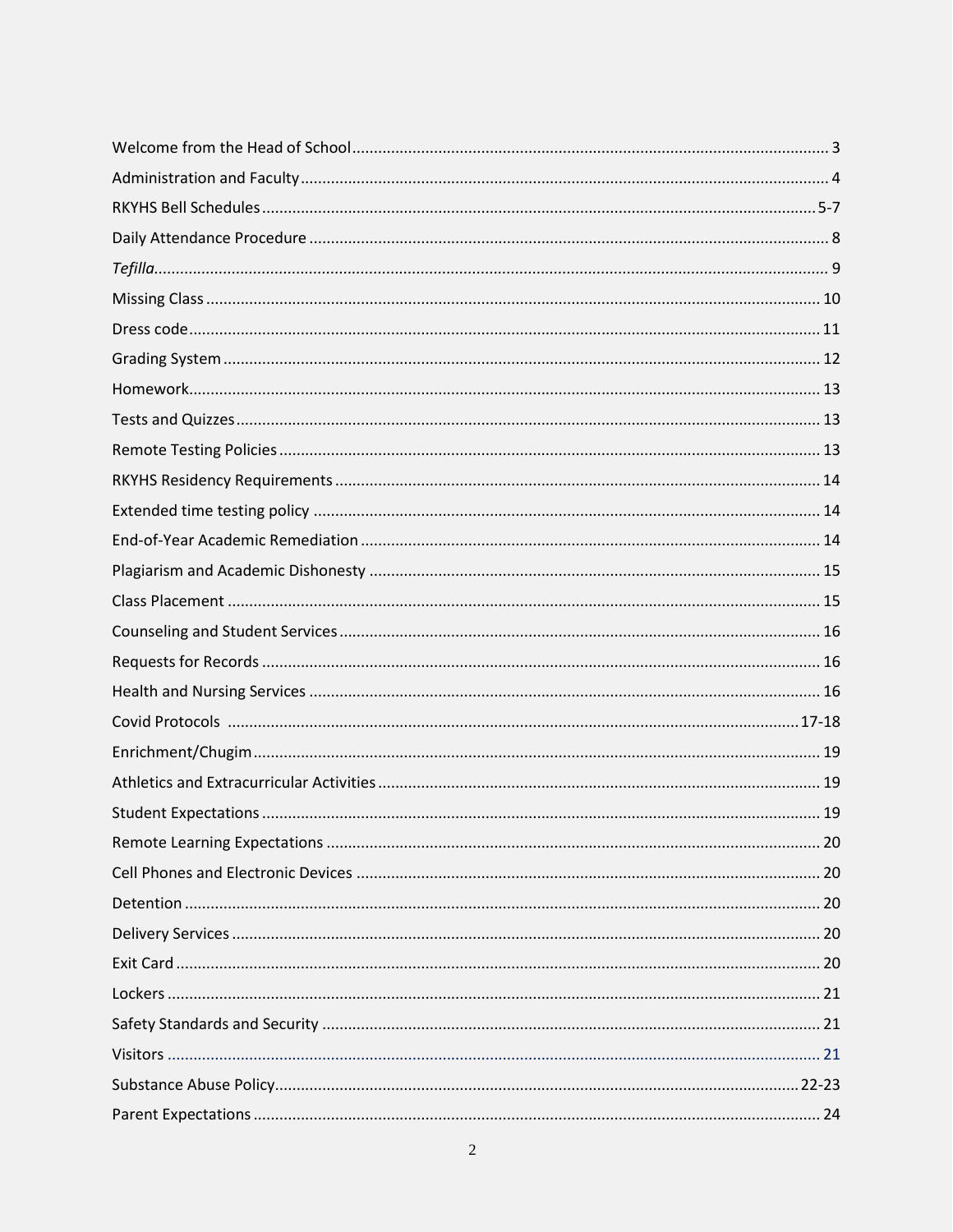# <span id="page-2-0"></span>**WELCOME FROM THE HEAD OF SCHOOL**

Dear Students,

Welcome to an exciting year of learning, discovery and exploration. As a student in Rae Kushner Yeshiva High School, you will have many opportunitiesto engage in the process of learning that will help you broaden your perspective, challenge your assumptions, and enrich your lives.

Learning takes place in the classroom, during co-curricular activities and social engagements. Although your teachers will encourage you to reflect upon and learn from your academic and cocurricular experiences in school, learning is ultimately your responsibility and privilege. We urge you to take advantage of every opportunity offered to you, both in person and remote. We are confident that our well-developed curriculum and broad array of co-curricular opportunities will challenge and inspire you.

Your faculty, advisors and administrators are deeply invested in your educational experience at RKYHS. Seek them out, learn from their wisdom and benefit from their commitment to you. Contribute to our school community wherever possible.

The Student Handbook carefully delineates and describes our educational program, our expectations, and our responsibility to you to maintain a healthy and vibrant school environment. That environment willsupport yourlearning and preserve the integrity of our Yeshiva. Please read the Handbook carefully and discuss it with your teachers and parents. By partnering with you to create a positive school culture, we are building a community that will promote intellectual growth and emotional maturity.

I am eager to help support your journey through high school. I encourage you to share your thoughts and ideas with me, and to discuss your challenges and reflections. My door is always open to you. I look forward to a successful year at RKYHS.

Shalom,

Eliezer E. Rubin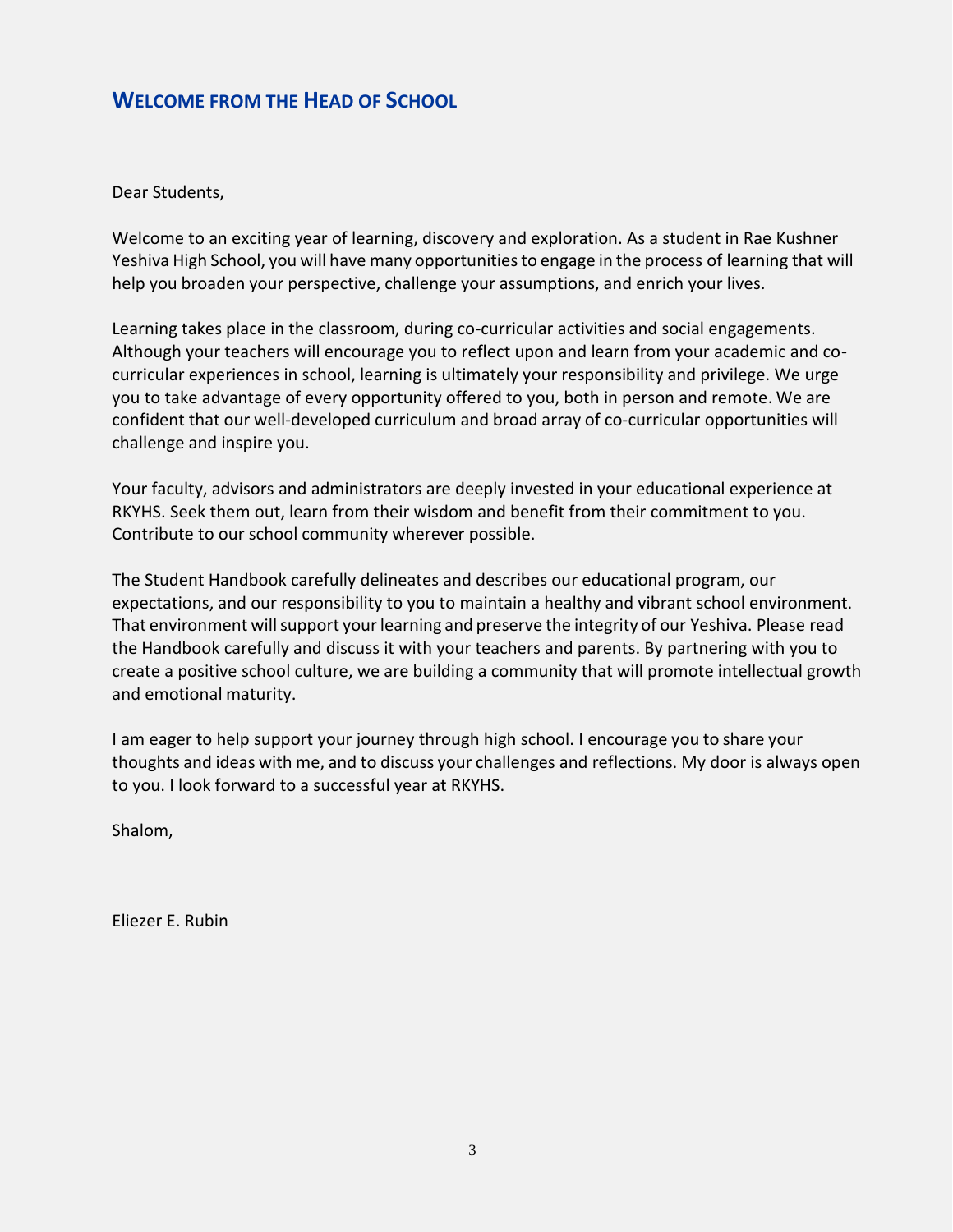#### **ADMINISTRATION AND FACULTY**

**Rabbi Eliezer Rubin – Head of School Mr. Howard Plotsker – Associate Principal Mr. Gary Berger – Assistant Principal Ms. Davida Stadtmauer – Dean of Academic Affairs Rabbi David Chamudot –** *Sgan Rosh HaYeshiva* **Rabbi Steven Hirschey – Dean of Students**

| Art:                                                                | <b>Judaic Studies:</b>                                 |
|---------------------------------------------------------------------|--------------------------------------------------------|
| Ms. Debbie Buechler                                                 | Rabbi David Chamudot                                   |
|                                                                     | Rabbi Mayer Erps                                       |
| <b>Athletic Director:</b>                                           | Ms. Alex Fuchs                                         |
| Rabbi Richard Kirsch                                                | Ms. Chaya Miriam Gerson                                |
|                                                                     | Rabbi Chayim Gerson                                    |
| English:                                                            | Rabbi Shlomo Landau                                    |
| Ms. Diane Bohs - Department Chair                                   | Rabbi Yair Menchel                                     |
| Ms. Ashley Crater                                                   | Ms. Norma Mintz - Tanach Dept. Chair                   |
| Ms. Chaye Kohl                                                      | Rabbi Yaakov Mintz - Talmud Dept. Chair                |
| Ms. Deborah Orens                                                   | Rabbi Jamie Pearlberg                                  |
|                                                                     | Rabbi Dr. Sacha Pecaric                                |
| Guidance:                                                           | Ms. Danielle Rosenzveig                                |
| Mr. Gary Berger - Assistant Principal Guidance and Student Services | Rabbi Eliezer E. Rubin                                 |
| Ms. Sarah Guttmann - Assistant Director of Guidance                 | Rabbi David Schlusselberg                              |
| Ms. Hilary Levin – Registrar                                        | Rabbi Yosef Sharbat                                    |
| Dr. Ben Madsen - Psychologist                                       |                                                        |
| Mr. Logan Singman                                                   | <b>Physical Education/Health/Driver's Ed.:</b>         |
| Ms. Sarah Stiefel                                                   | Mr. Craig Goldman                                      |
|                                                                     | Mr. Jason Neuhof - Department Chair                    |
| <b>College Guidance</b>                                             | Ms. Anat Niv                                           |
| Ms. Cara Levine                                                     |                                                        |
| Ms. Michele Levine                                                  | <b>Professional Development:</b>                       |
|                                                                     | Ms. Debbie Finkelstein - Dean of Instruction           |
| <b>Religious Guidance</b>                                           |                                                        |
| Ms. Chaya Miriam Gerson                                             | Science:                                               |
| Rabbi Chayim Gerson                                                 | Ms. Gabrielle Elkaim                                   |
| Rabbi David Schlusselberg                                           | Mr. Howard Malitz                                      |
|                                                                     | Mr. Jason Neuhof                                       |
| <b>Israel Guidance</b>                                              | Ms. Abbey Roth                                         |
| Rabbi Steven Hirschey                                               | Dr. Steven Stein - Department Chair                    |
| Ms. Norma Mintz                                                     | Dr. W. Scott Stornetta                                 |
| Rabbi Shlomo Landau                                                 | Ms. Alina Suarez                                       |
|                                                                     | Ms. Sri Sundaram                                       |
| <b>History and Social Sciences:</b>                                 |                                                        |
| Mr. Justin Bryant -Department Chair                                 | <b>Student Support Services &amp; Learning Lab</b>     |
| Ms. Henny Bochner                                                   | Mr. Logan Singman                                      |
| Mr. Daniel Cipriani                                                 | Rabbi Harry Sinoff                                     |
| Rabbi Richard Kirsch                                                | Ms. Sarah Stiefel - Guidance                           |
| Dr. Hal Levy                                                        | Ms. Davida Stadtmauer - Director                       |
| Mr. Howard Malitz                                                   |                                                        |
| Rabbi Dr. Sacha Pecaric                                             | <b>Student Activities:</b>                             |
|                                                                     | Ms. Chaya Miriam Gerson                                |
| <b>Holocaust Studies:</b>                                           | Dr. Hal Levy - Director                                |
| Rabbi Dr. Sacha Pecaric                                             | Rabbi Yair Menchel - Senior Programming                |
|                                                                     |                                                        |
| Math:                                                               | <b>World Language:</b>                                 |
| Ms. Katie Formato                                                   | Ms. Michal Ben-Guy - Department Chair, Hebrew Language |
| Ms. Ellen Kirson - Department Chair                                 | Ms. Gail Hausdorff                                     |
| Ms. Taylor Moskovich                                                | Ms. Azita Moradi                                       |
| Mr. Brandon Tobal                                                   | Ms. Daphna Shemesh                                     |
|                                                                     | Ms. Etti Steinberg                                     |
| <b>Media and Computer Science:</b>                                  |                                                        |
| Ms. Abbey Roth -Department Chair, Library and Media                 |                                                        |
|                                                                     |                                                        |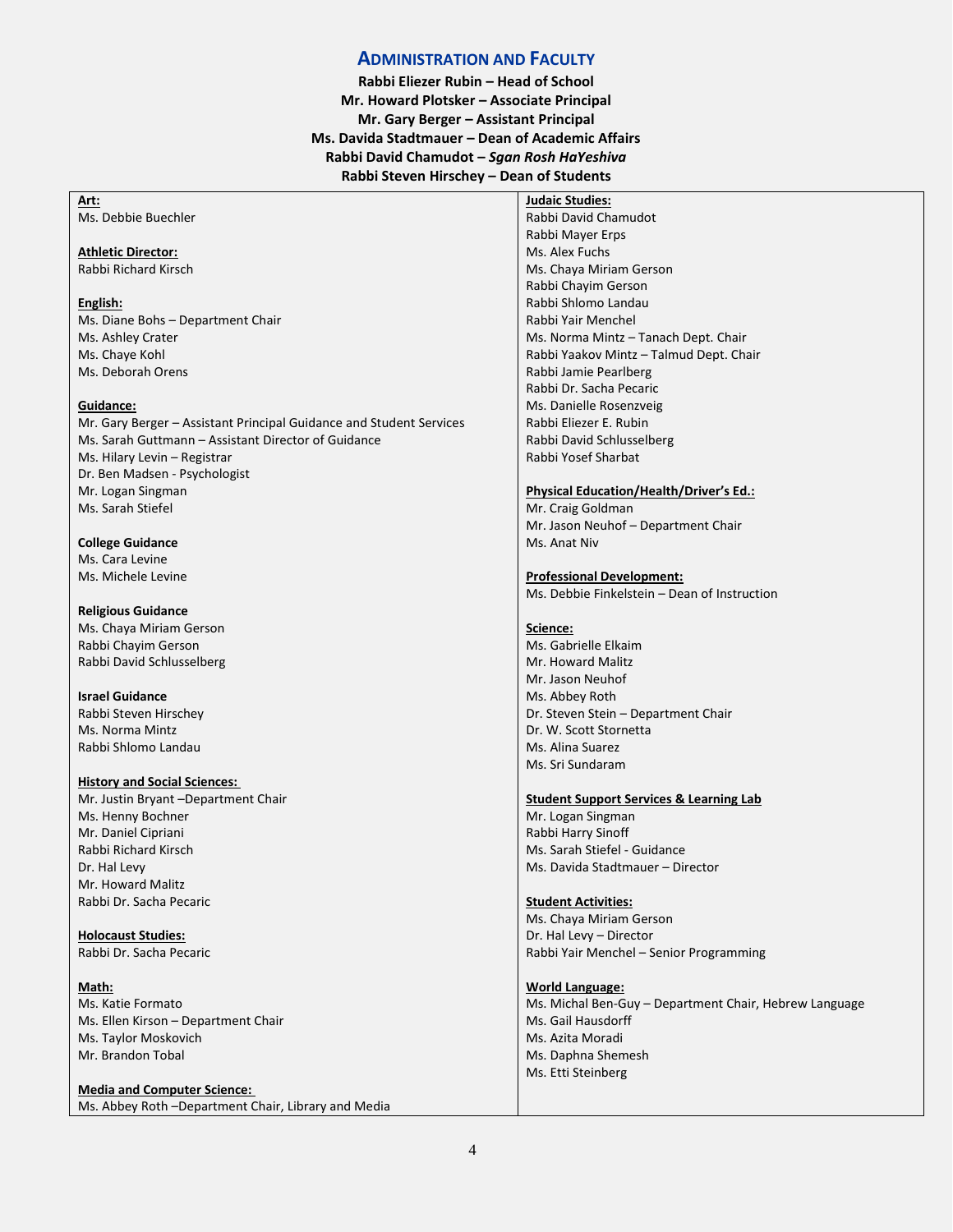| Dr. W. Scott Stornetta |  |
|------------------------|--|
|                        |  |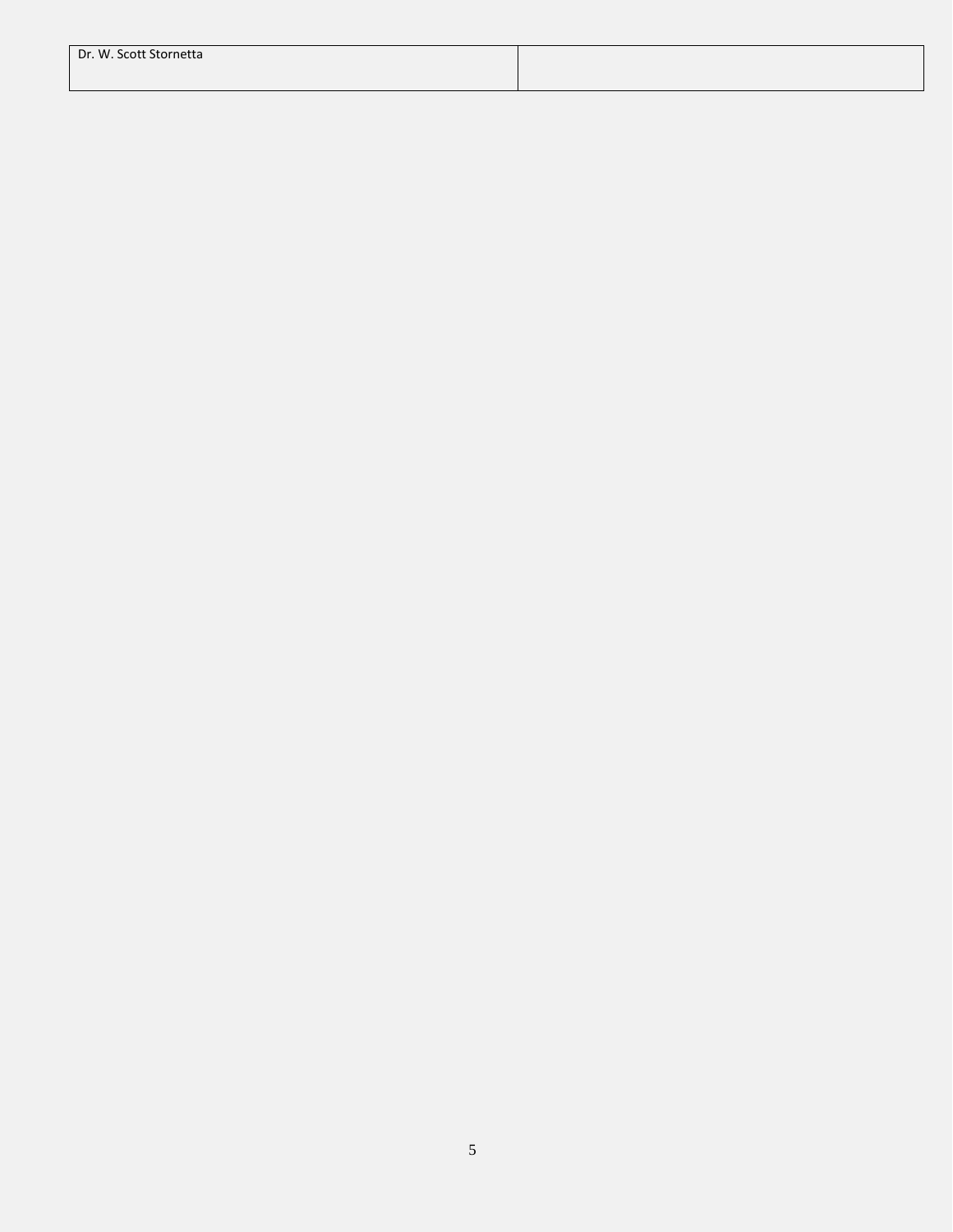

# **RKYHS MONDAY – THURSDAY BELL SCHEDULE**

| <b>Monday - Thursday</b> | <b>Time</b>     |
|--------------------------|-----------------|
| Davening/Breakfast       | $8:03 - 8:50$   |
| Period 1                 | $8:55 - 9:30$   |
| Period <sub>2</sub>      | $9:35 - 10:10$  |
| Period 3                 | $10:15 - 10:50$ |
| Period 4                 | $10:55 - 11:30$ |
| Period 5                 | $11:35 - 12:10$ |
| Period 6                 | $12:15 - 12:50$ |
| Lunch                    | $12:53 - 1:28$  |
| Period 7                 | $1:30 - 2:05$   |
| Period 8                 | $2:10 - 2:45$   |
| Mincha                   | $2:48 - 3:03$   |
| Period 9                 | $3:05 - 3:40$   |
| Period 10                | $3:45 - 4:20$   |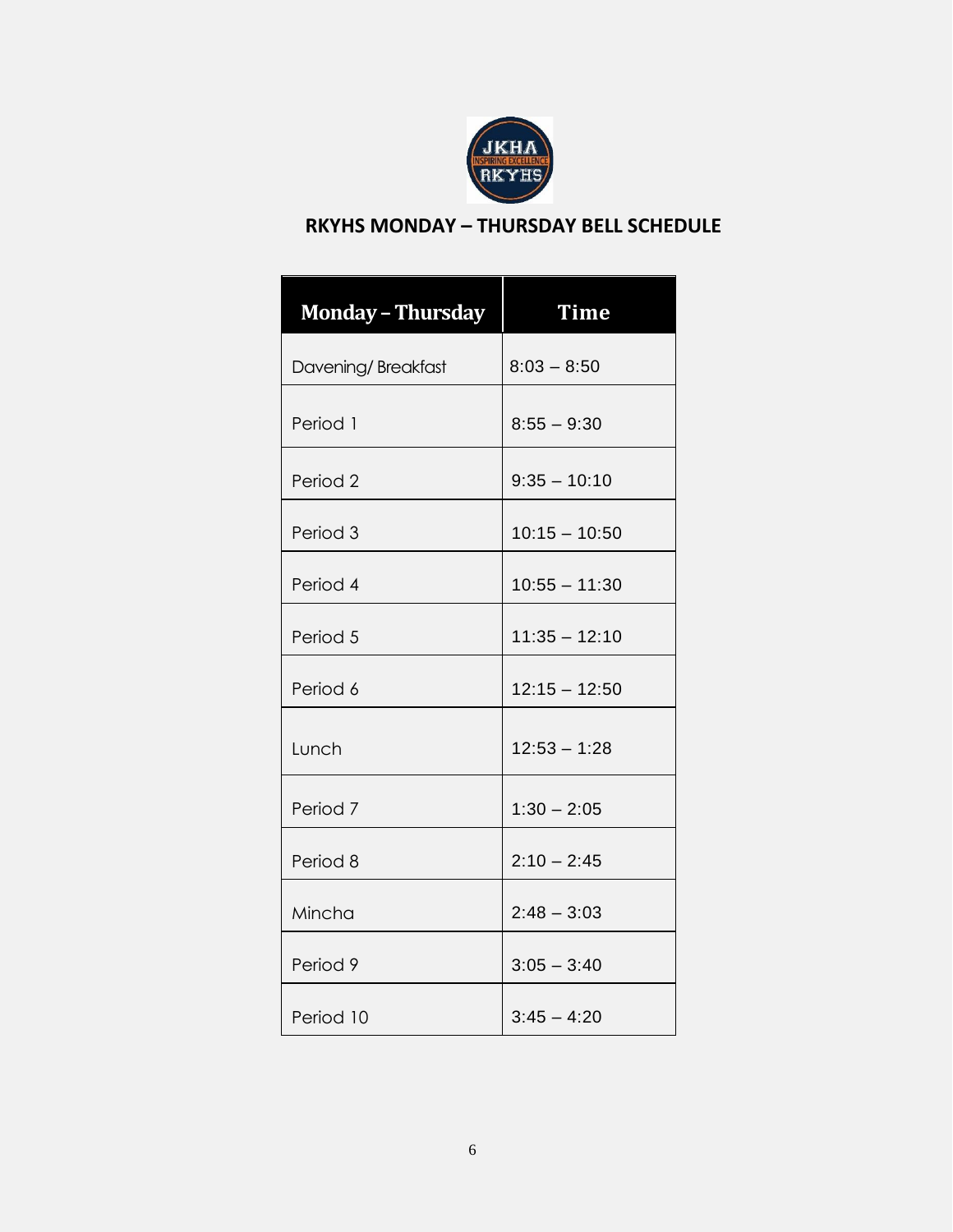# **FRIDAY A/B SCHEDULE**

| Fri A              | Time            | Fri B              | <b>Time</b>     |
|--------------------|-----------------|--------------------|-----------------|
| Davening/Breakfast | $8:03 - 8:45$   | Davening/Breakfast | $8:03 - 8:45$   |
| D'var Torah        | $8:45 - 9:00$   | D'var Torah        | $8:45 - 9:00$   |
| Period 1           | $9:10 - 9:50$   | Period 2           | $9:10 - 9:50$   |
| Period 3           | $9:55 - 10:35$  | Period 4           | $9:55 - 10:35$  |
| Period 5           | $10:40 - 11:20$ | Period 6           | $10:40 - 11:20$ |
| Period 7           | $11:25 - 12:05$ | Period 8           | $11:25 - 12:05$ |
| Period 9           | $12:10 - 12:50$ | Period 10          | $12:10 - 12:50$ |
| Lunch              |                 | Lunch              |                 |

# **FRIDAY A/B SEED SCHEDULE**

| <b>Fri A SEED</b>            | Time            | <b>Fri B SEED</b>  | <b>Time</b>     |  |
|------------------------------|-----------------|--------------------|-----------------|--|
| Davening/Breakfast           | $8:03 - 8:45$   | Davening/Breakfast | $8:03 - 8:45$   |  |
| $8:45 - 9:00$<br>D'var Torah |                 | D'var Torah        | $8:45 - 9:00$   |  |
| Period 1                     | $9:10 - 9:45$   | Period 2           | $9:10 - 9:45$   |  |
| Period 3                     | $9:50 - 10:30$  | Period 4           | $9:50 - 10:30$  |  |
| Period 5                     | $10:35 - 11:10$ | Period 6           | $10:35 - 11:10$ |  |
| <b>SEED</b>                  | $11:15 - 11:50$ | SEED               | $11:15 - 11:50$ |  |
| Period 7                     | $11:55 - 12:30$ | Period 8           | $11:55 - 12:30$ |  |
| Period 9                     | $12:35 - 1:10$  | Period 10          | $12:35 - 1:10$  |  |
| Lunch                        |                 | Lunch              |                 |  |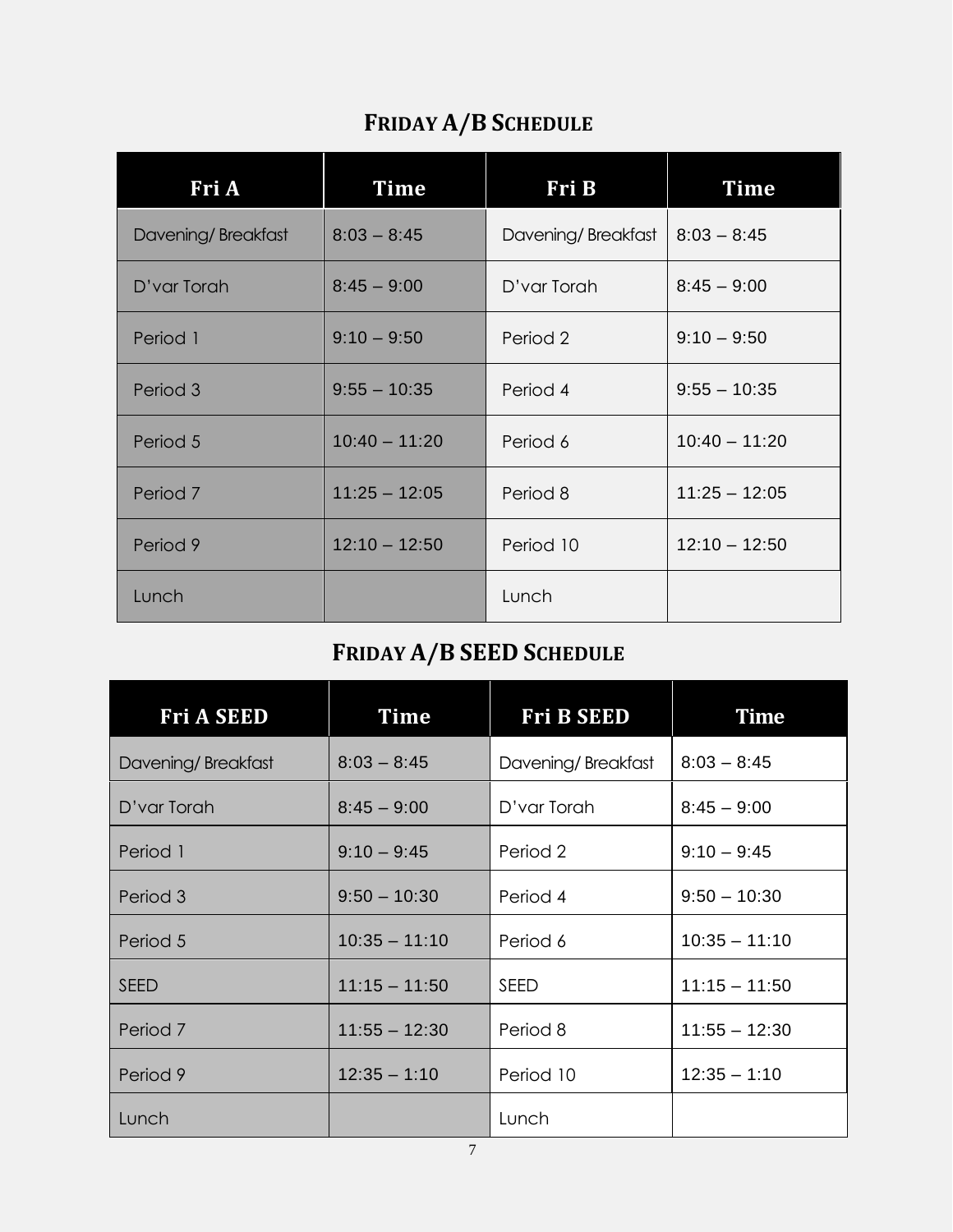|  | <b>RKYHS FRIDAY SCHEDULE</b> |  |  |
|--|------------------------------|--|--|
|--|------------------------------|--|--|

| Month           | Day                     | A/B           |
|-----------------|-------------------------|---------------|
|                 | $\overline{\mathbf{4}}$ | No School     |
| September       | 11                      | A             |
|                 | 25                      | B             |
|                 | 16                      | A             |
| <b>October</b>  | 23                      | B             |
|                 | 30                      | A             |
|                 | $\boldsymbol{6}$        | B             |
| <b>November</b> | 13                      | A             |
|                 | 20                      | B             |
|                 | $\overline{\mathbf{4}}$ | A             |
| <b>December</b> | 11                      | B             |
|                 | 18                      | A             |
| January         | 8                       | B             |
|                 | 15                      | A             |
|                 | $5\phantom{.0}$         | B             |
|                 | 12                      | A             |
| February        | 19                      | B             |
|                 | 5                       | A             |
| March           | 12                      | $\mathbf B$   |
|                 | 19                      | A             |
|                 | 9                       | B             |
| April           | 16                      | A             |
|                 | 23                      | B             |
|                 | 30                      | A             |
|                 | 7                       | B             |
| May             | 14                      | A             |
|                 | 21                      | $\mathbf B$   |
|                 | 28                      | A             |
| June            | $\overline{\mathbf{4}}$ | $\mathbf B$   |
|                 | 11                      | <b>Finals</b> |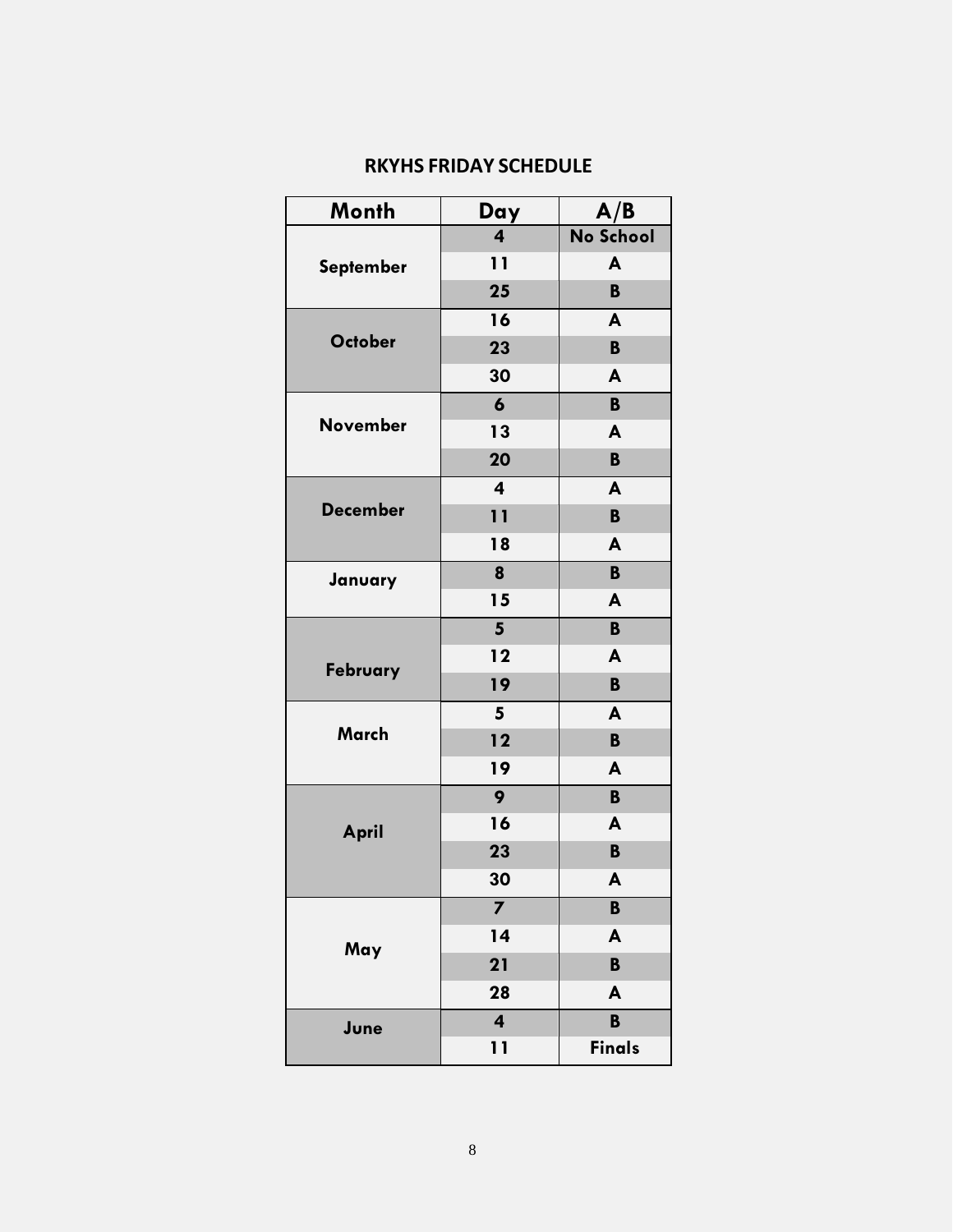# **DAILY ATTENDANCE PROCEDURE**

Regular attendance is a basic precondition for learning. When a student must be absent, parents and students are asked to adhere to the following procedures. RKYHS always makes every effort to accommodate any special events and exceptional disruptions.

- If a student is absent, a parent must send an e-mail alerting the school before 8:00am t[o](mailto:attendance@rkyhs.org) [attendance@rkyhs.org o](mailto:attendance@rkyhs.org)r call the high school attendance line, 862-437-8178 stating the name and grade of the student, the reason for the absence and the number of days that may be missed. It is the responsibility of the student to obtain all missed work and assignments.
- If a student arrives late to school or must leave school early, a parent email or phone call is requested at least two hours in advance.
- If a student arrives late to school or leaves school early, he/shemust sign in/out at the office of the Associate Principal.
- An absence from class without prior parental approval is considered an unexcused absence or a cut. Parents may not excuse their students after the absence.
- Students are reminded that they are responsible for all school work covered during the class they missed.
- Students must ask for permission to miss class for special events and/or for meetings with guidance and administration.
- If a student will be absent for an extended period of time for any reason, a "Planned Absence Form" should be submitted to Rabbi Hirschey for approval.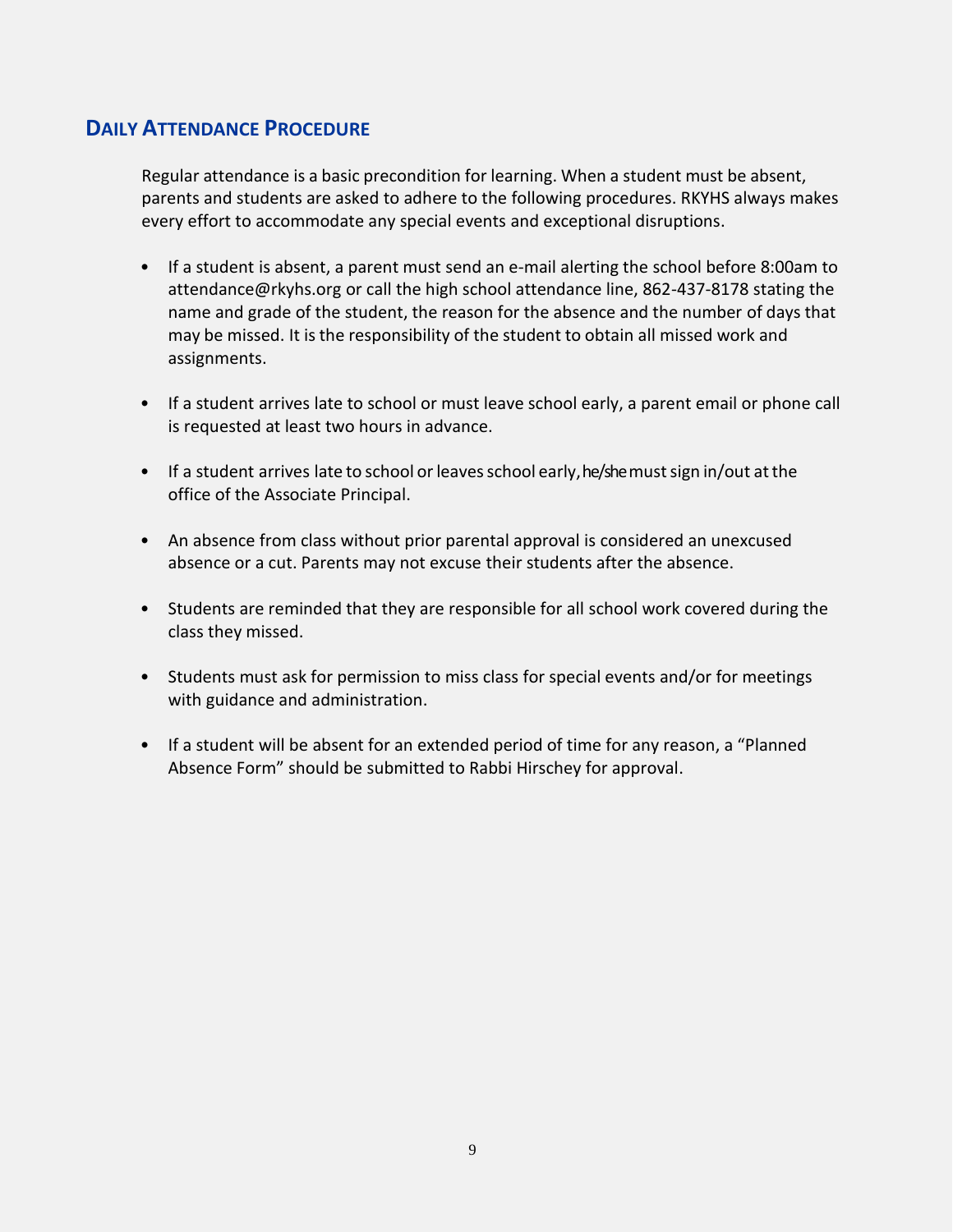# <span id="page-9-0"></span>**TEFILLA**

Our school day begins with *Tefilla,* which is regarded as the foundation to a personal relationship with *Hashem*. At RKYHS we strive to create a positive and appropriate atmosphere during *davening*. At 8:00 am, the first bell rings and all students should enter their appropriate room for *davening*. We begin *davening* promptly at 8:03am with *b'rachot* led by the *shaliach tzibur*. Students should proceed directly to *davening* after the first bell.

| <b>Schedule at a Glance</b> | Event:               |
|-----------------------------|----------------------|
| $8:00$ am                   | First Bell           |
| $8:03$ am                   | Davening Begins      |
| $8:15$ am                   | Late to Davening     |
| $8:30$ am                   | Absent from Davening |

#### **Guidelines for** *Davening* **at RKYHS:**

- 1. Every student must bring his/her own personal*siddur*.
- 2. Students may be assigned a *makom kavua*.
- *3.* Students serve as *chazanim* and *gabbaim.*
- 4. Talking and cell phone use are not appropriate during *Tefilla*.
- 5. At *mincha, shacharit* and *arvit*, students are expected to remain standing and quiet upon the completion of their own recitation of the *Shmone Esrei*.
- 6. Boys must wear *tefillin* during *shacharit* and they should not be removed until the end of *aleinu*.

# **Lateness and Absent from** *Davening***:**

Students are expected to arrive to *davening* no later than 8:03 am. Any student arriving after 8:15 am will be considered late to *davening* unless excused by the Dean of Students. Students who are unexcused from *davening* are subject to the same consequences as a student marked absent from class, as *Tefilla* is considered a vital part of our school's education and identity.

| <b>Unexcused Lateness to Tefilla</b> | Consequence      |
|--------------------------------------|------------------|
| $1 - 3$                              | Warning          |
| $4 - 6$                              | Lunch Detention  |
| Subsequent Unexcused Lateness(es)    | Parental contact |
|                                      |                  |
|                                      |                  |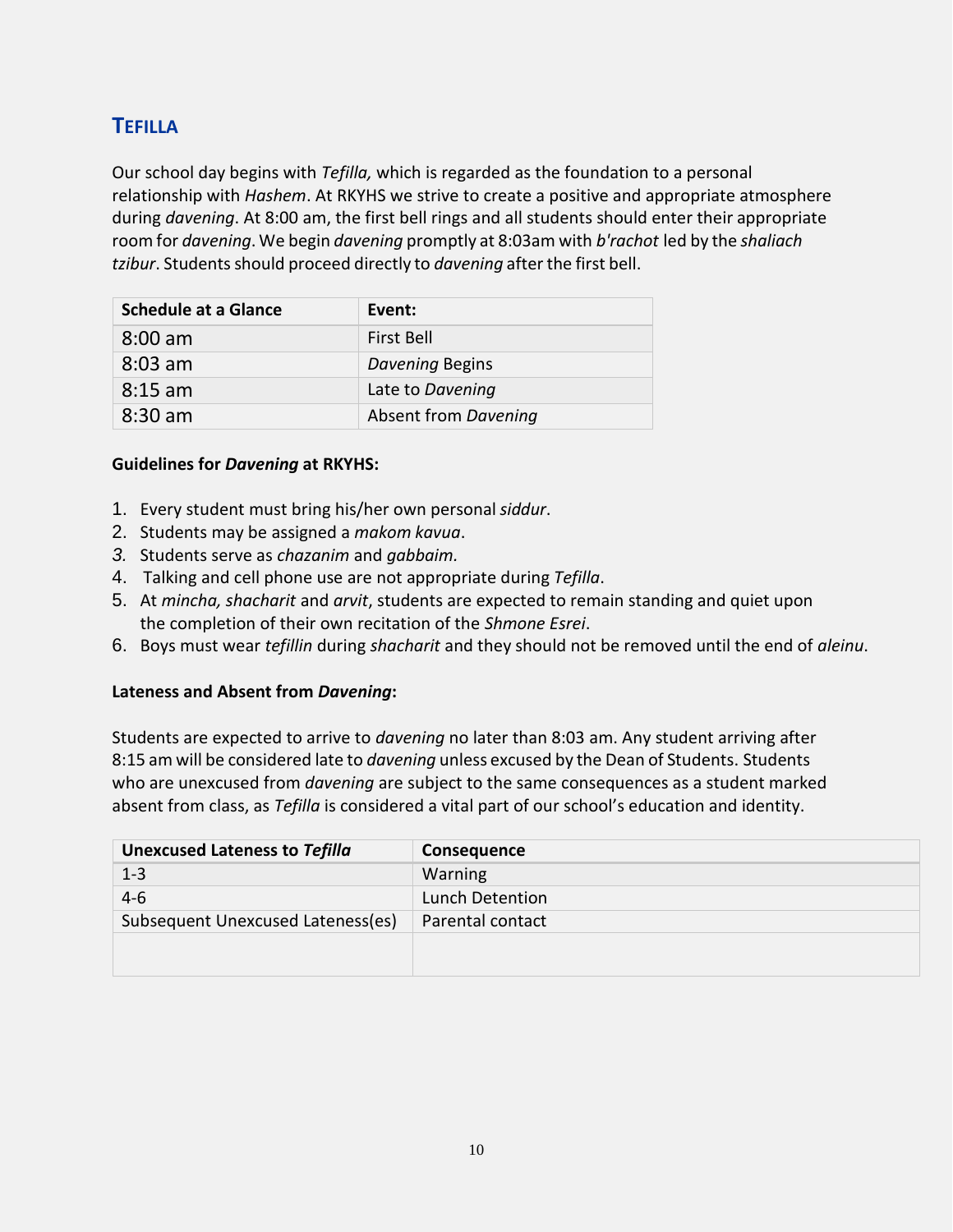# <span id="page-10-0"></span>**MISSING CLASS**

Attendance is a necessity for the safety and academic success of our students. All members of the school community work together to stress that class attendance must always be students' first priority. Students and parents are expected to follow these procedures if, for any reason, a student is going to be absent from class.

Failure to adhere to these policies will result in the absence being considered unexcused. Missing class unexcused is considered both a serious academic and disciplinaryoffense that also may jeopardize our students' safety. Therefore, students should be aware of the following penalties for missing a class unexcused.

| <b>Cut Class</b> | Consequence                                                                                                  |
|------------------|--------------------------------------------------------------------------------------------------------------|
| First            | One Lunch Detention; parental contact                                                                        |
| Second           | Two lunch detentions; parental contact                                                                       |
| Third            | After school detention; parental contact                                                                     |
| Fourth           | In-school suspension or after school detention; parent/<br>administrator conference; disciplinary probation. |
| Fifth            | Indefinite suspension until parent administrative conference. Re-<br>evaluation of admissions standing.      |

# **PUNCTUALITY**

Punctuality is as important as regular attendance in terms of learning. The third lateness to class will result in a lunch detention. The fourth through sixth infraction will result in a two-day lunch detention. After three late arrivals in two or more classes, parents will be contacted and further disciplinary consequences may result.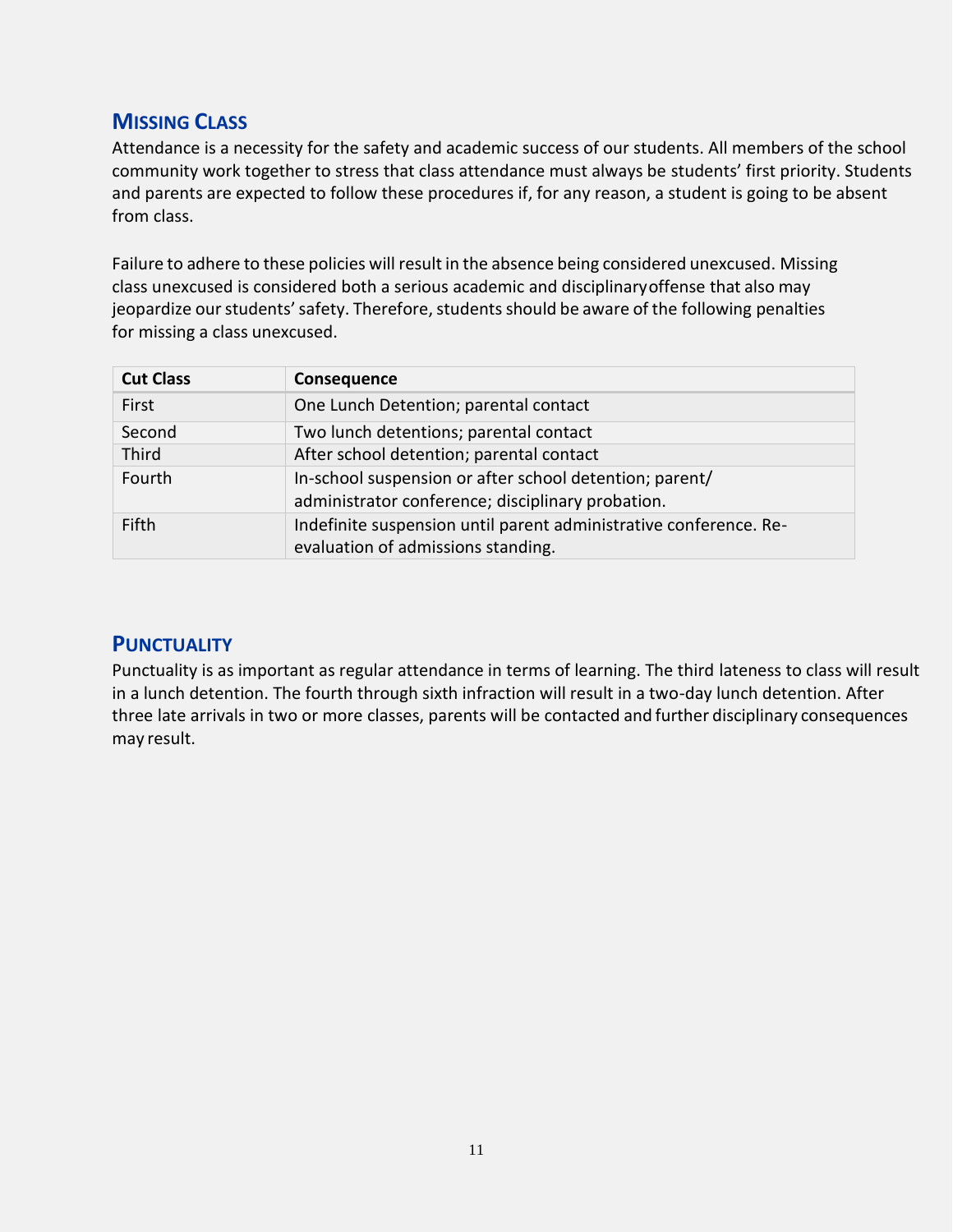# **DRESS CODE**

Our dress code is guided by the value of *tzniut;* as such, our dress code reflects the value of modesty and appearing presentable. We encourage students to dress modestly and comfortably. Students must be in dress code throughout the entire school day. The dress code, like other school policies, must be observed at all school-sanctioned events or activities. The staff and administration reserve the right to decide on individual cases as to appropriateness of any particular fashion.

- **Masks covering the nose and mouth must be worn at all times**
- All clothing must be neat and clean
- No tattered, torn, or fraying clothes
- No hats, hoods or bandanas
- No slippers, flip flops, or slides
- Hair must be presentable; any hair coloring must remain natural
- Students are encouraged to dress comfortably and in ways that resonate the goals of *tzniut,* or modesty

# **BOYS**

### **General**

- *Tzitzit* and a *kippah* are expected to be worn at all times
- Hair must be kept neat, with sideburns in accordance with *Halacha*
- No earrings

#### **Shirts**

- Shirts must be full button-down with collars or three-button collared shirts (no inappropriate branding or slogans)
- Sweaters and sweatshirts may be worn, but a collared shirt must be visible
- Button-down shirts should remain buttoned for the duration of the school day
- T-shirts are only permitted during gym class. Sleeveless undershirts not permitted

#### **Pants**

• No jeans, sweatpants, track pants etc.

#### **GIRLS**

#### **Shirts**

- Sleeves must reach at least to mid-bicep
- Shirts should not be low cut or tight-fitting
- Undergarments cannot be visible
- Sheer clothing is not allowed

#### **Skirts/Dresses**

- Dress and skirt length (including any cutout fabric) must reach the knee cap
- Leggings are permitted so long as the skirt remains an appropriate length
- Skirts should not be tight-fitting
- Flare or skater skirts are permitted if they are of appropriate length

#### **Skirts are available for purchase from Mr. Plotsker's office**

#### **Dress Code Violation**

If a student is called to the office because of a dress code infraction, he/she must change the garment in question (school supplies skirts and shirts). After the third dress code infraction, students will be given a new skirt or shirt to keep and will be charged for it. A fourth infraction will result in a one-day lunch detention, a fifth infraction will result in a two-day lunch detention, and a sixth infraction **will result in repercussions at the discretion of the administration**. Disputing or refusing to comply with the instructions of any member of the faculty or administration regarding a dress code infraction is regarded as a significant disciplinary event.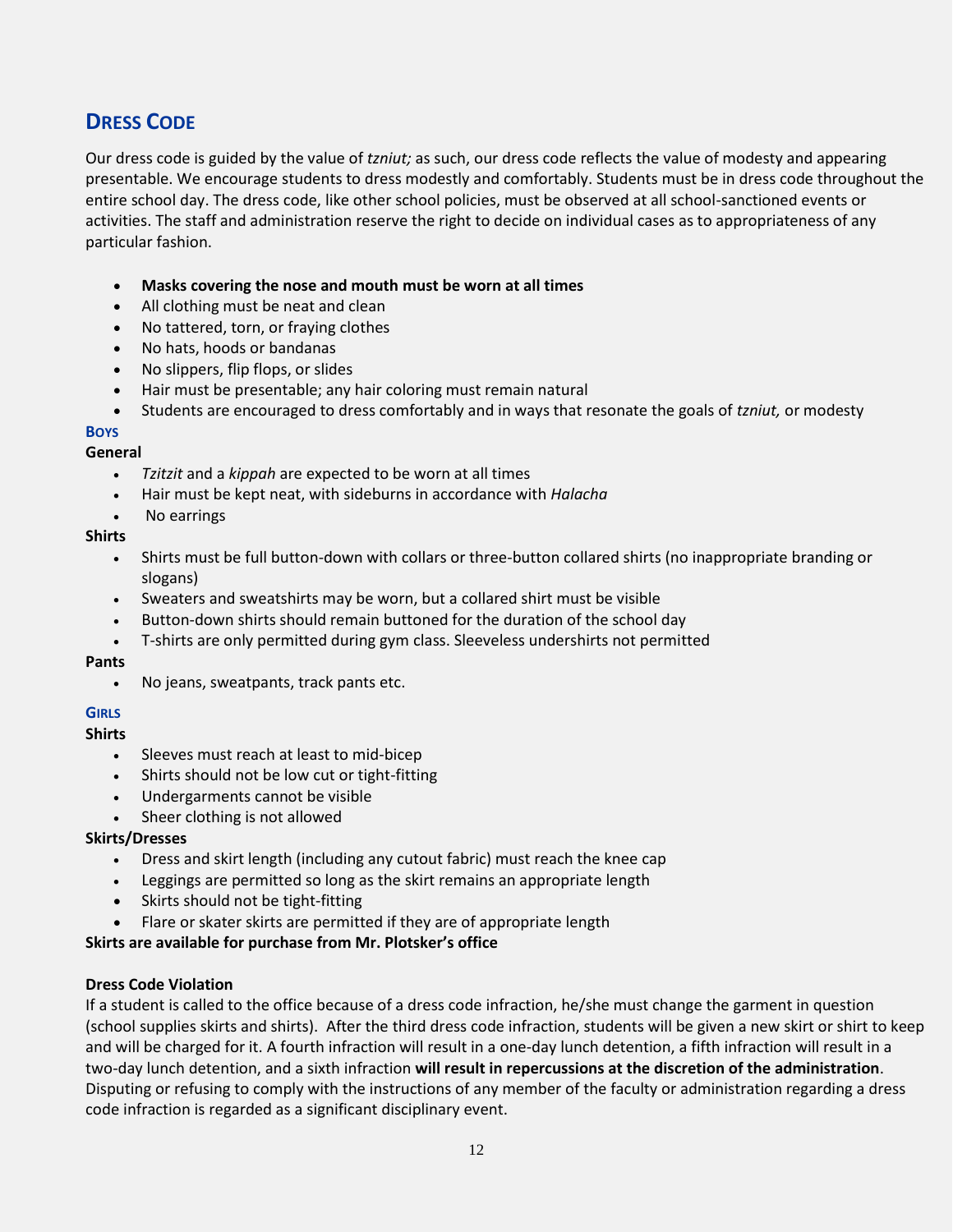# **GRADING SYSTEM**

Rae Kushner Yeshiva High School issues interim and semester grade reports. Report cards are issued twice per year. At the midpoint of each semester, quarterly progress reports are issued. Some courses have final examinations which are factored into final grades.

Transcripts reflect the final numerical average, which is calculated from the numerical gradesfrom the two semesters plus the midterm and final exam grades. Advanced Placement, Honors, Accelerated and college-offered courses are weighted. Classes are tracked as Regular, College Prep, Honors, and Advanced Placement. Grade point average (GPA) is determined based on the conversion chart. RKYHS does not rank students. RKYHS calculates two separate GPAsfor Judaic and General Studies courses of study indicated on each student's transcript along with the combined GPAs and the cumulative GPA for each academic year. Courses completed at other schools are not calculated into a student's RKYHS GPA.

Final grades are calculated based on the following formula:

A year end class grade is calculated differently based on the following conditions of a particular class.

- A class with no midterm or final will calculate: Semester  $1 50\%$ ; Semester  $2 50\%$
- A class with no midterm but with a final will calculate: Semester 1 45%; Semester 2 45%; Final exam 10%
- A class with a midterm and a final will calculate: Semester 1 40%; Midterm 10%; Semester 2 40%; Final – 10%

| <b>Numerical</b><br>Grade |     | Letter<br>Grade |     | Unweighted<br>GPA (non-<br>accelerated) | <b>Accelerated</b><br><b>Weighted GPA</b> | <b>Honors</b><br><b>Weighted GPA</b> | <b>AP</b><br><b>Weighted GPA</b> |
|---------------------------|-----|-----------------|-----|-----------------------------------------|-------------------------------------------|--------------------------------------|----------------------------------|
| 93-100                    | E.  | $\overline{A}$  | $=$ | 4.0                                     | 4.25                                      | 4.5                                  | 5.0                              |
| 90-92                     | E.  | $A-$            | E.  | 3.66                                    | 3.91                                      | 4.16                                 | 4.66                             |
| 87-89                     | =   | $B+$            | ⊨   | 3.33                                    | 3.58                                      | 3.83                                 | 4.33                             |
| 83-86                     | $=$ | B               | ⊨   | 3.0                                     | 3.25                                      | 3.5                                  | 4.0                              |
| 80-82                     | E.  | <b>B-</b>       | ⋿   | 2.66                                    | 2.91                                      | 3.16                                 | 3.66                             |
| 77-79                     | Iш. | $C+$            | E.  | 2.33                                    | 2.58                                      | 2.83                                 | 3.33                             |
| 73-76                     | =   | C               | $=$ | 2.0                                     | 2.25                                      | 2.5                                  | 3.0                              |
| $70 - 72$                 | l=  | $C -$           | ⊨   | 1.66                                    | 1.91                                      | 2.16                                 | 2.66                             |
| 65-69                     | $=$ | D               | $=$ | 1.0                                     | 1.25                                      | 1.5                                  | 2.0                              |
| < 65                      | ⊨   | F               | ⋿   | $\mathbf 0$                             | 0                                         | $\mathbf 0$                          | $\mathbf 0$                      |

#### **RKYHS GRADING SCALE**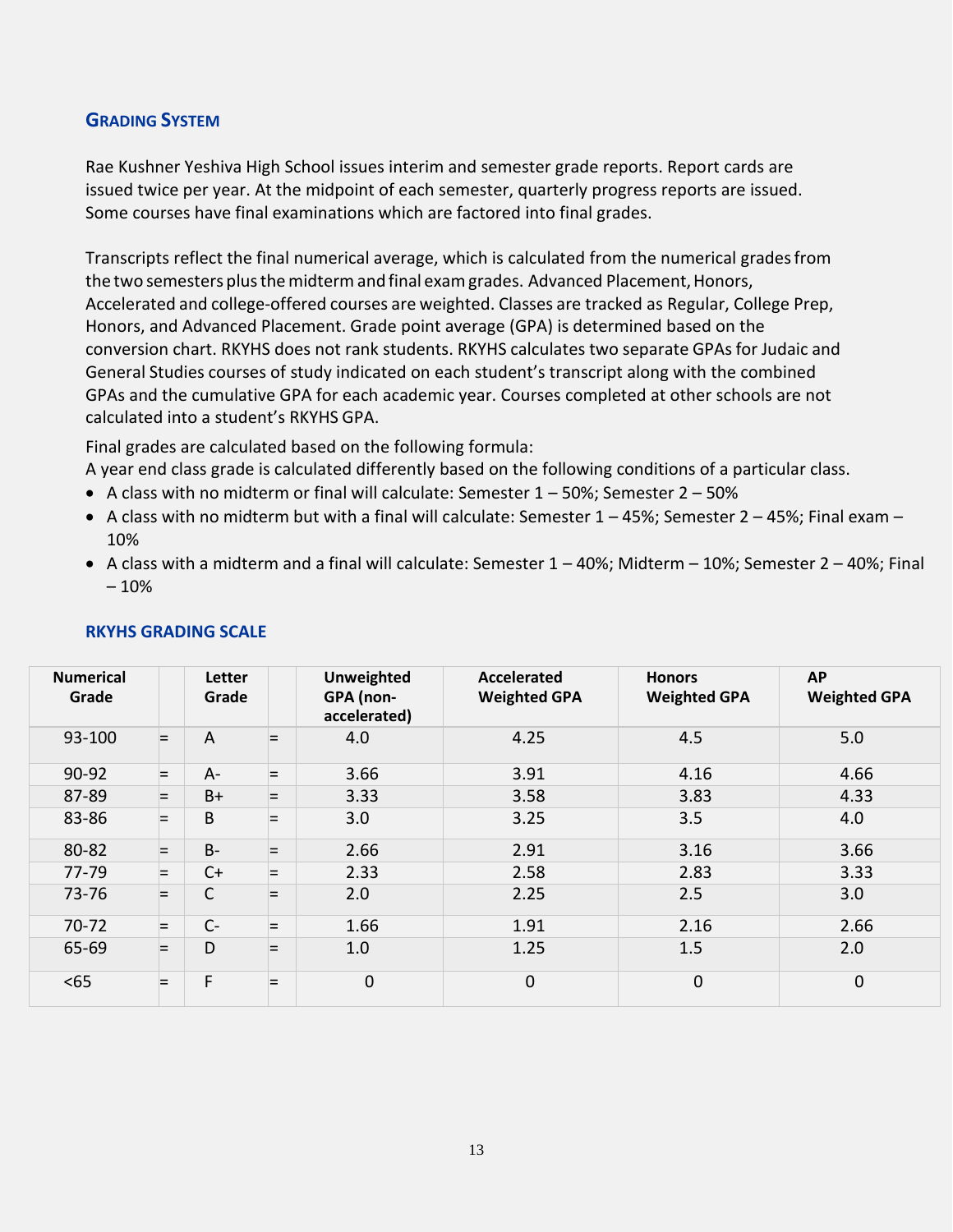# **HOMEWORK**

We recognize the rigor of our dual curriculum, and faculty and administration work hard to give assignments that are reasonable and manageable. In order to help students to manage their workload, teachers are encouraged to limit homework to about 20 minutes per subject per night, on average. A test schedule is maintained by the administration so that a student will not have more than two tests on any given day.

# **TESTS AND QUIZZES**

Tests are designed to assess learning at appropriate intervals. A test is defined as an examination that is designed to take most or all a period to complete. A quiz is defined as an assessment that is designed to take up to 15 minutes to complete and may include material taught up to 3 days prior to the quiz. **Since phones cannot be collected, they must be turned off and placed upside down on the desk during class and tests.**

**Students who are studying remotely on the day of an assessment are encouraged to take the assessment with the class if they feel well and are absent due to underlying health issues or due to possible contact with COVID positive person(s), or learning remotely due to family health concerns.**

### **REMOTE TESTING POLCIES**

- Camera must be at an angle to show the desk
- Student must sit at a table
- Speaker View must be enabled to minimize distractions

Students who are absent on test days and too sick to take the test remotely will take make-up tests in grade-specific testing rooms at lunch:

- 9th and 10th grade testing rooms will be available on Mondays and Wednesdays
- 11th and 12th grade testing rooms will be available on Tuesdays and Thursdays

# **TESTING AFTER AN ABSENCE**

- 1. Students have 3 days to complete a test after anabsence due to illness.
- 2. Students that arrive late to school and miss a test or quiz must complete the test or quiz during lunch on the closest scheduled make-up day.
- 3. After 3 days and up until one week, 15% will be deducted from the examination.
- 4. After one week and up to two weeks, 20% will be deducted from theexamination.
- 5. After 2 weeks and up until a month, 30% will be deducted from the examination.
- 6. After a month, student will receive a zero on the examination.
- 7. If you know that you will be absent (non-illness), please contact Rabbi Hirschey.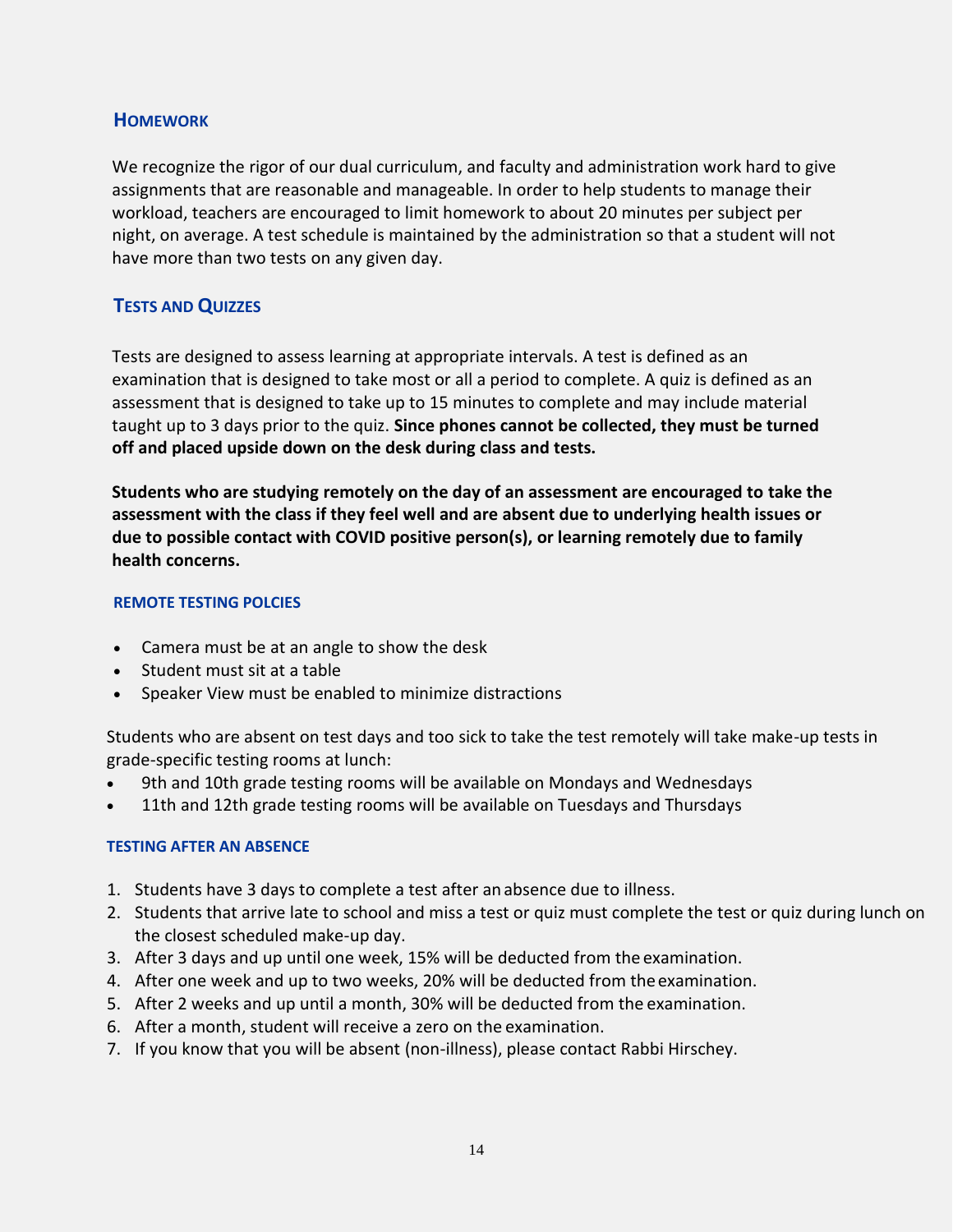#### **MIDTERMS AND FINAL EXAMS**

Examinations are given in some subjects. No quizzes, tests or papers will be due during the week prior to final examinations. High stakes exams are an important part of the academic experience. If for any reason a midterm or final exam is going to be missed, the Dean of Students should be notified as soon as possible. A doctor's note may be necessary in case of illness.

# **RKYHS Residency Requirements**

Being present and participating in class is a vital component of a successful educational experience even while learning remotely. Students who miss class, excessively unexcused, may be penalized according to the following rubric from their class participation grade. The administration may assign additional academic penalties to students who frequently violate the residency requirement.

| Days Absent (% of semester) | <b>Percent Deduction</b>    |
|-----------------------------|-----------------------------|
| 9(15%)                      | 15%                         |
| 12 (20%)                    | 20%                         |
| 15 (25%)                    | 25%                         |
| 20 (33%)                    | Administration Intervention |

# **EXTENDED TIME TESTING POLICY**

Students with a documented disability may be entitled to extended time during exams. By following RKYHS's Extended Time Testing Policy, students are provided with their legally mandated accommodations, while also ensuring the integrity of our assessments.

**During the 2020-2021 academic year, all tests will be planned as 24 minute tests to enable extended time to fit in the scheduled class period. The only exception will be Friday remote tests which will be used for specific classes and may be arranged to be longer.**

#### **ELIGIBILITY CRITERIA**

Students with current documentation who meet the criteria for classification are eligible for 50% extended time. Students who have not been classified with a learning disability through a child study team evaluation and wish to request an accommodation of 50% extended time for a diagnoses of ADHD or Generalized Anxiety Disorder, must provide the school with documentation from a **neurologist or psychiatrist**, regarding onset of diagnosis and current treatment plan. Accommodations of multiple day testing for ACT are extremely rare; the school will evaluate a student's documentation and determine **if the request is appropriate** based on ACT criteria.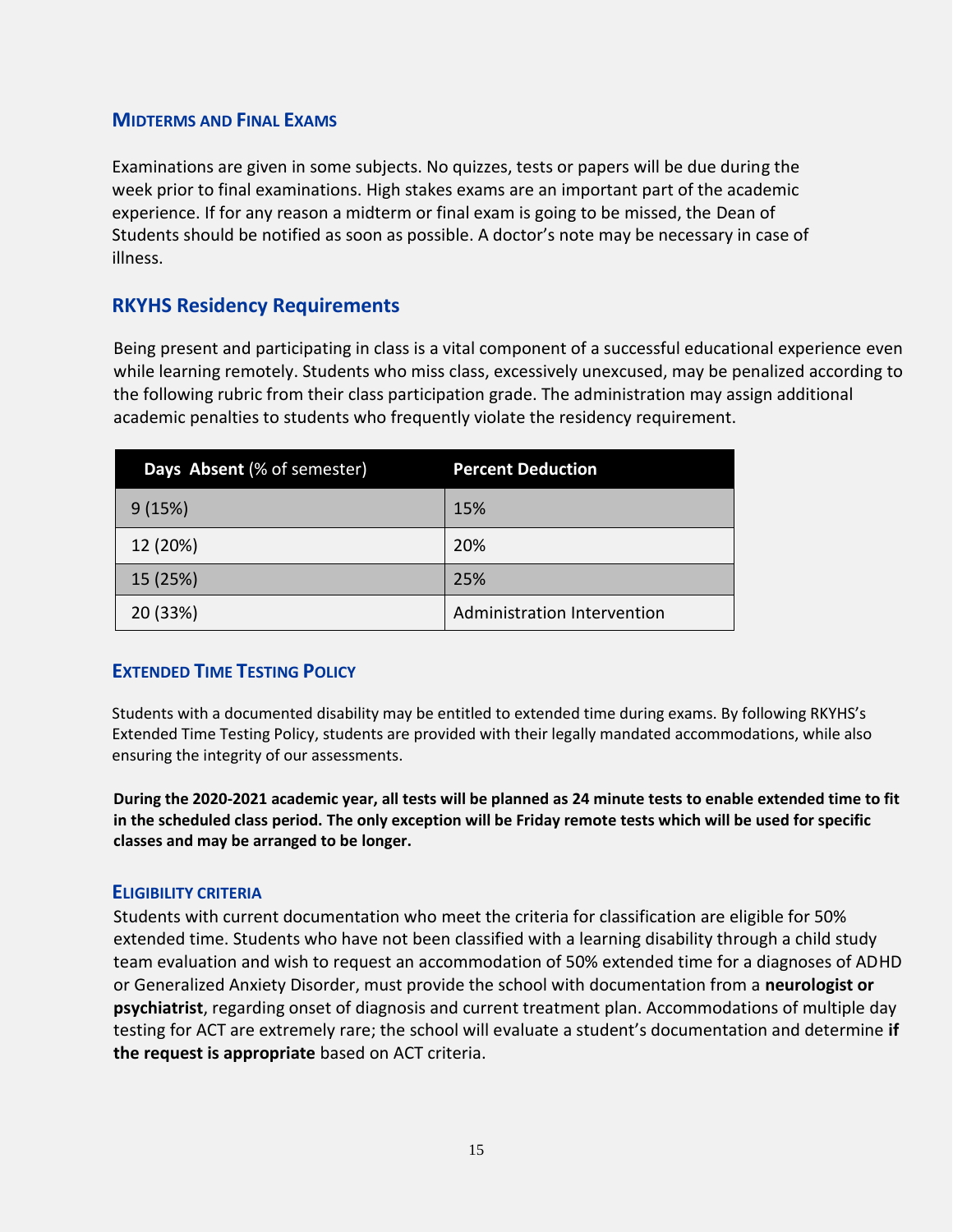# **END-OF-YEAR ACADEMIC REMEDIATION**

Should a student receive an F in a course, the school administration will be in contact with the parents about an appropriate course of study to makeup the academic requirements. A maximum of two classes can be made up during the summer. If classes are not made up, students may jeopardize their registration for the fall. Failure to make up coursework can delay graduation and issuance of the RKYHS Diploma. A student who fails two or more classes will be placed on academic probation and risks the re- evaluation of their admissions status.

# **PLAGIARISM AND ACADEMIC DISHONESTY**

Plagiarism and cheating have no place in our school. Plagiarism is copying another's work and submitting it as your own. Consequences for plagiarizing academic work are as follows:

| <b>Infraction</b> | Consequence                                                                                         |
|-------------------|-----------------------------------------------------------------------------------------------------|
| First             | The student will receive a failing grade on that exam/test/quiz and incident<br>is documented       |
| Second            | Parent administrative conference.                                                                   |
| Third             | Possible suspension until parent administrative conference. Reevaluation of<br>admissions standing. |

# **CLASS PLACEMENTS**

The administration and faculty encourage students to take the most challenging schedule in which they can succeed. All classes offered are rigorous, engaging, and differentiated in a way that is appropriate for each student. Ninth grade placements are based on middle school transcripts, standardized exams, and teacher recommendations. Placements in subsequent grades are based on teacher recommendations and academic performance.

Please note that placements are based on performance. If a student feels that he/she has mastered the material at his/her assigned level and believe that he/she is not challenged, we encourage the student to speak with their guidance counselor. Placement changes will be considered at the beginning of the year and after the end of the first marking period. All changes should be made by no later than the beginning of the second semester.

Seniors may not change placements after the date specified by the Guidance Department yearly. Changing placements beyond this date may affect College Transcripts.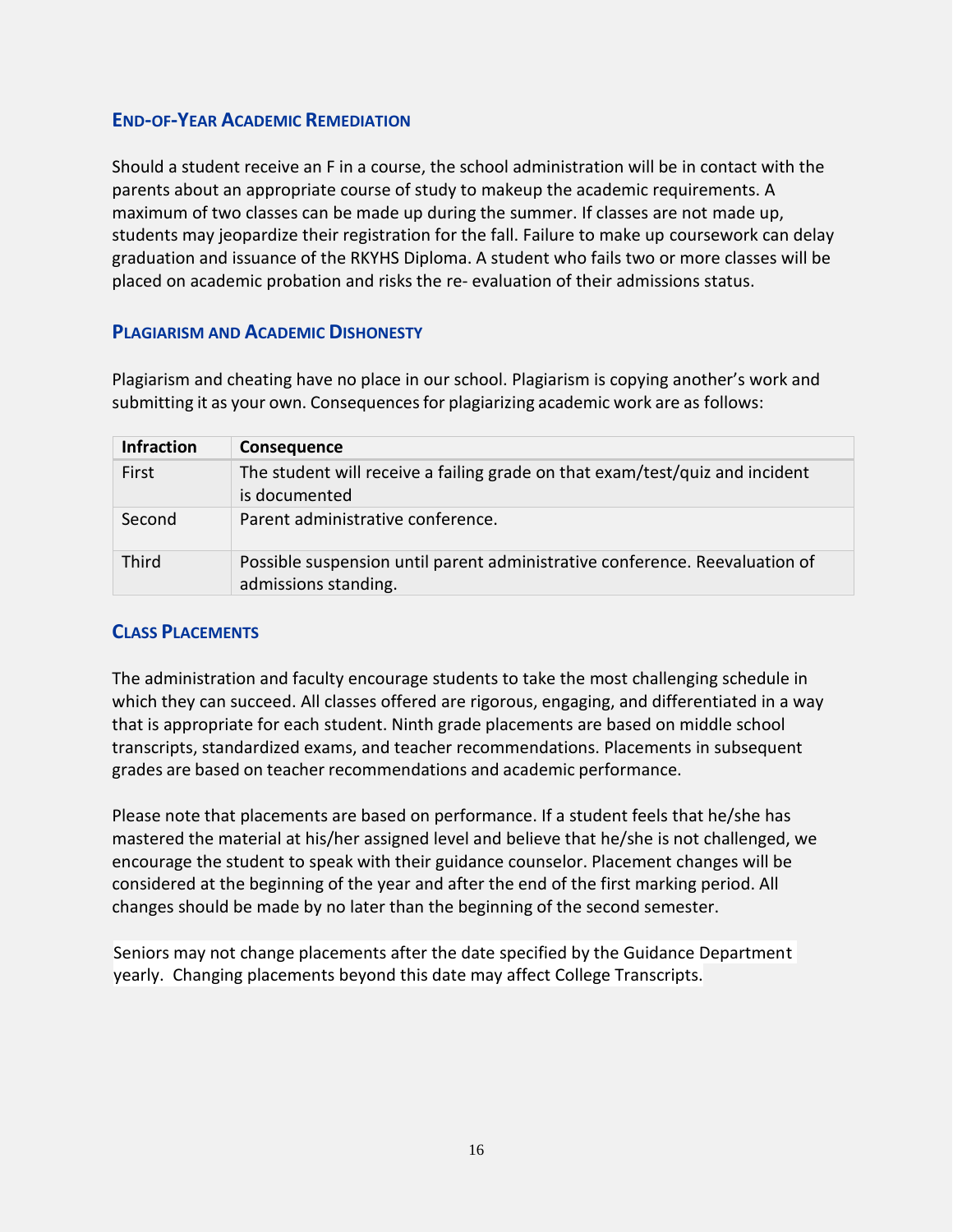# **COUNSELING AND STUDENT SERVICES**

Students are encouraged to take advantage of RKYHS's guidance and counseling services. Experienced professionals are available to assist students with academic, social, emotional, career, and religious concerns. Each studentis assigned a guidance counselor. In early spring of their junior year, all students receive the assistance of a college advisor, who will work with students and families throughout the college admissions process.

Counseling services offered by our staff include individual counseling, group counseling, resume writing, career exploration, academic reviews, student orientation sessions, parent workshops, and assistance with transitioning to college and university. Counselors meet with their advisees several times a year and as needed. Students and families are encouraged to take advantage of all the valuable resources they offer. All seniors meet with Israel Guidance Counselors to help them explore the benefit of a gap year in Israel and identify the best choice for their gap year experience. Students must make an appointment in advance in order to meet with a guidance counselor.

# **REQUEST FOR STUDENT RECORDS/TRANSCRIPTS**

All requests for transcripts must be made in writing to the Registrar. Upon receipt of the request, the Guidance Office will send out the records/transcripts within five business days. The business office must confirm that all financial obligations have been met before records/transcripts are processed. Transcripts will be sent electronically to all colleges which are participating members of Naviance. Paper transcripts will be sent by regular mail to nonparticipating Naviance colleges.

# **HEALTH AND NURSING SERVICES**

The school nurse is responsible for a variety of services, including providing students with prescribed medication, assisting students who become ill or are involved in an accident, maintaining medical files and consulting with the family physician. It is very important that parents inform the nurse about all the medical needs of students and keep medical data up to date at all times. **Any Covid related health concerns must be reported to the school nurse.**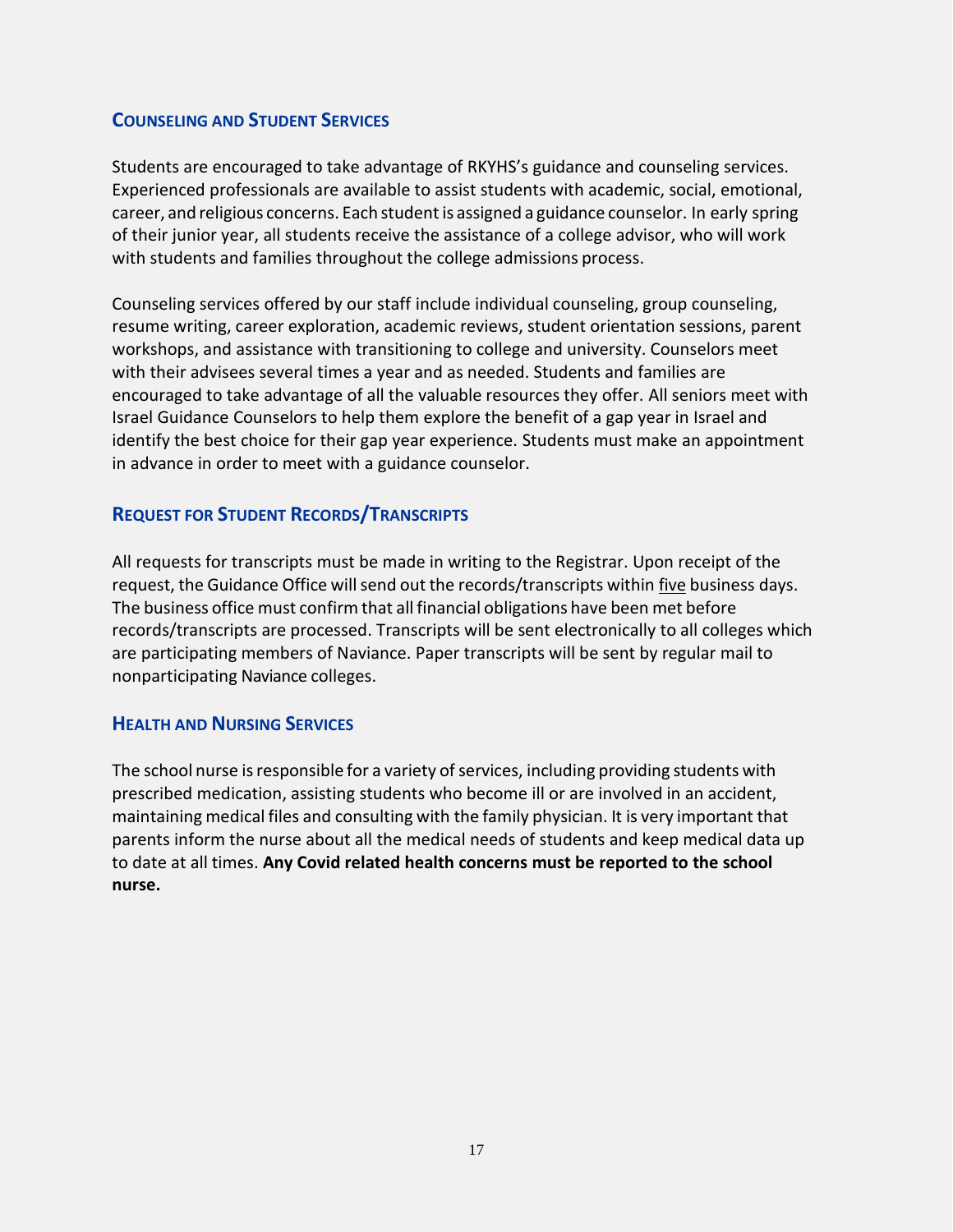### **PROTOCOLS FOR STUDENTS/STAFF WITH COVID-19 SYMPTOMS**

- If a student/staff member is not feeling well, complete the CDC COVID symptom self-check questionnaire.
	- o Take the COVID self-check at<https://self.covid19.nj.gov/>
	- o COVID symptoms are highly variable and can be found at [https://www.cdc.gov/coronavirus/2019](https://www.cdc.gov/coronavirus/2019-ncov/symptoms-testing/symptoms.html) [ncov/symptoms-testing/symptoms.html](https://www.cdc.gov/coronavirus/2019-ncov/symptoms-testing/symptoms.html)
- ANY SUSPECTED COVID symptoms should be promptly reported to the school by calling the school nurse.
	- $\circ$  Any individual, including student/staff with suspected COVID symptoms, SHOULD NOT come to school or enter the school building and should:
		- **Get tested for COVID at a local COVID testing center, hospital, Urgent Care Center or health** care provider
- Any individual having a positive COVID test SHOULD NOT come to school or enter the school building and should seek the care of a healthcare professional.
	- $\circ$  Remote learning is "always on" and is available to all students who cannot be physically present in-person in the school building.
	- $\circ$  Prior to returning to school, a COVID-positive individual must meet the following criteria:
		- No COVID-related symptoms (see above)
		- Two (2) sequential negative COVID tests separated by at least 24 hours.
- If a cohort member tests positive for COVID:
	- o All members of the cohort, including the teacher, SHOULD NOT come to school or enter the school building and must be tested for COVID. If already in school, all members of the cohort should be isolated and leave the building as quickly as possible.
		- Prior to returning to school, a COVID-positive individual must meet the following criteria:
			- No COVID-related symptoms (see above)
			- Two (2) sequential negative COVID tests separated by at least 24 hours.
- If a cohort member is suspected of COVID symptoms but has not yet been tested for COVID:
	- o All members of the cohort, including the teacher:
		- Should be monitored for COVID symptoms (see above) and complete the questionnaire.
		- Should be encouraged to take a COVID test within 24 hours.
		- May remain in school pending cohort member COVID test results.
- If a cohort member has a household member (sibling, parent, child, child care provider) who is COVID positive:
	- o The cohort member SHOULD NOT attend school, and sickness should be promptly reported to the school by calling the school nurse.
		- Prior to returning to school, the cohort member of a household having a COVID-positive individual must meet the following criteria:
			- No COVID-related symptoms (see above)
			- Two (2) sequential negative COVID tests separated by at least 24 hours with documentation submitted to the nurse.
	- o All members of the cohort, including the teacher(s):
		- Should be monitored for COVID symptoms (see above) and complete the questionnaire.
		- Should be encouraged to take a COVID test within 24 hours.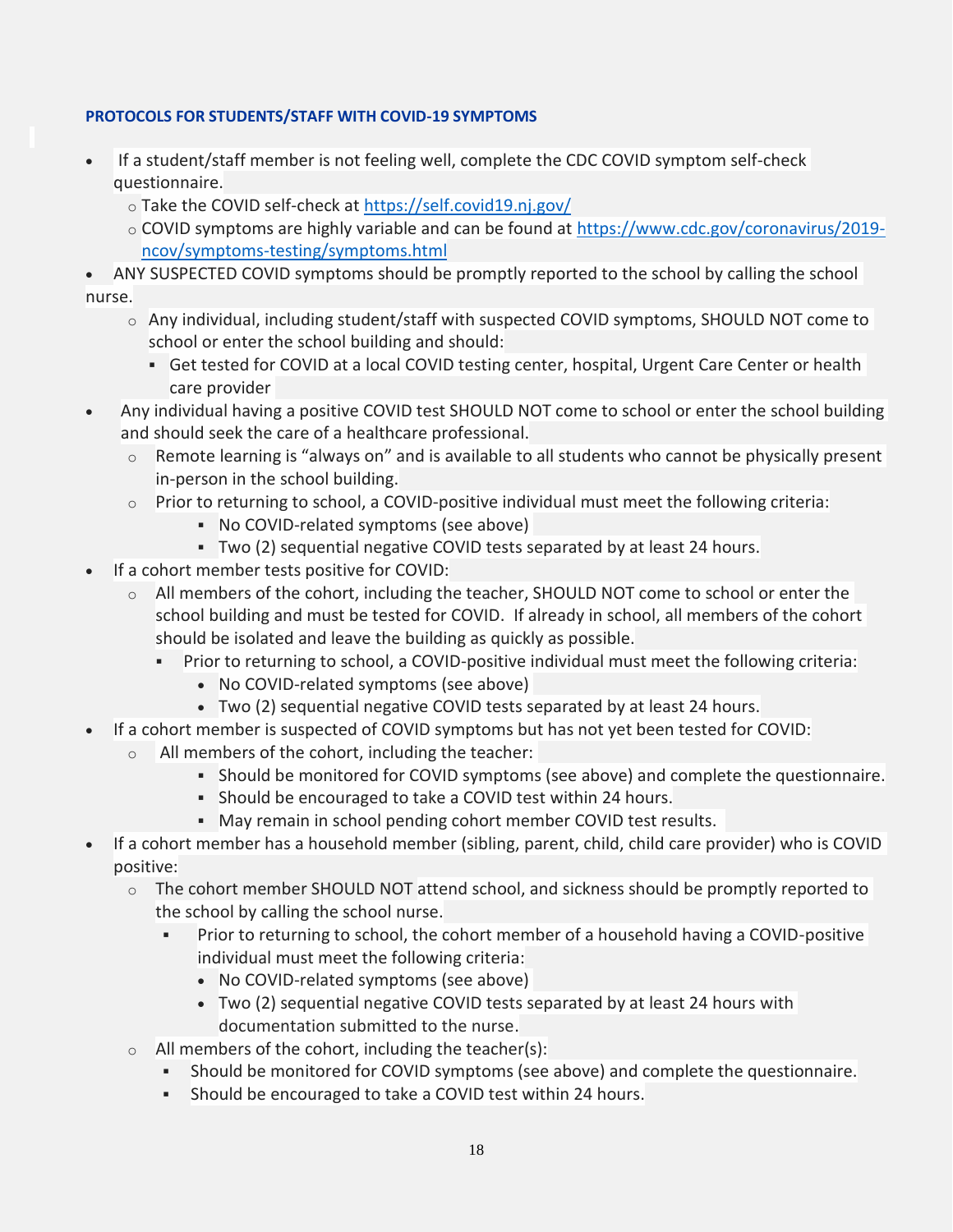- May remain in school pending COVID test results of the cohort member having a household with a COVID-positive individual.
- **.** If a cohort member tests positive for COVID, follow the protocol listed above for a cohort member with a positive COVID test.

# **PROTOCOLS FOR COVID-19 SYMPTOMS DEVELOPED AT SCHOOL**

- Students or staff with symptoms, with or without fever, will be isolated prior to going home.
- Students or teachers will be in our isolation room for ill patients in the nurse's wing, monitored by our nurse, who will be wearing a N-95 mask and a face shield.
- Parents must have a plan to come pick up their children within 1 hour of being informed of illness; the school's expectation is that all emergency contacts can come within that timeframe to preserve the health of our greater community.
- Students may return to in-person learning with two sequential (separated by at least 24 hours) COVID negative tests with documentation submitted to the nurse.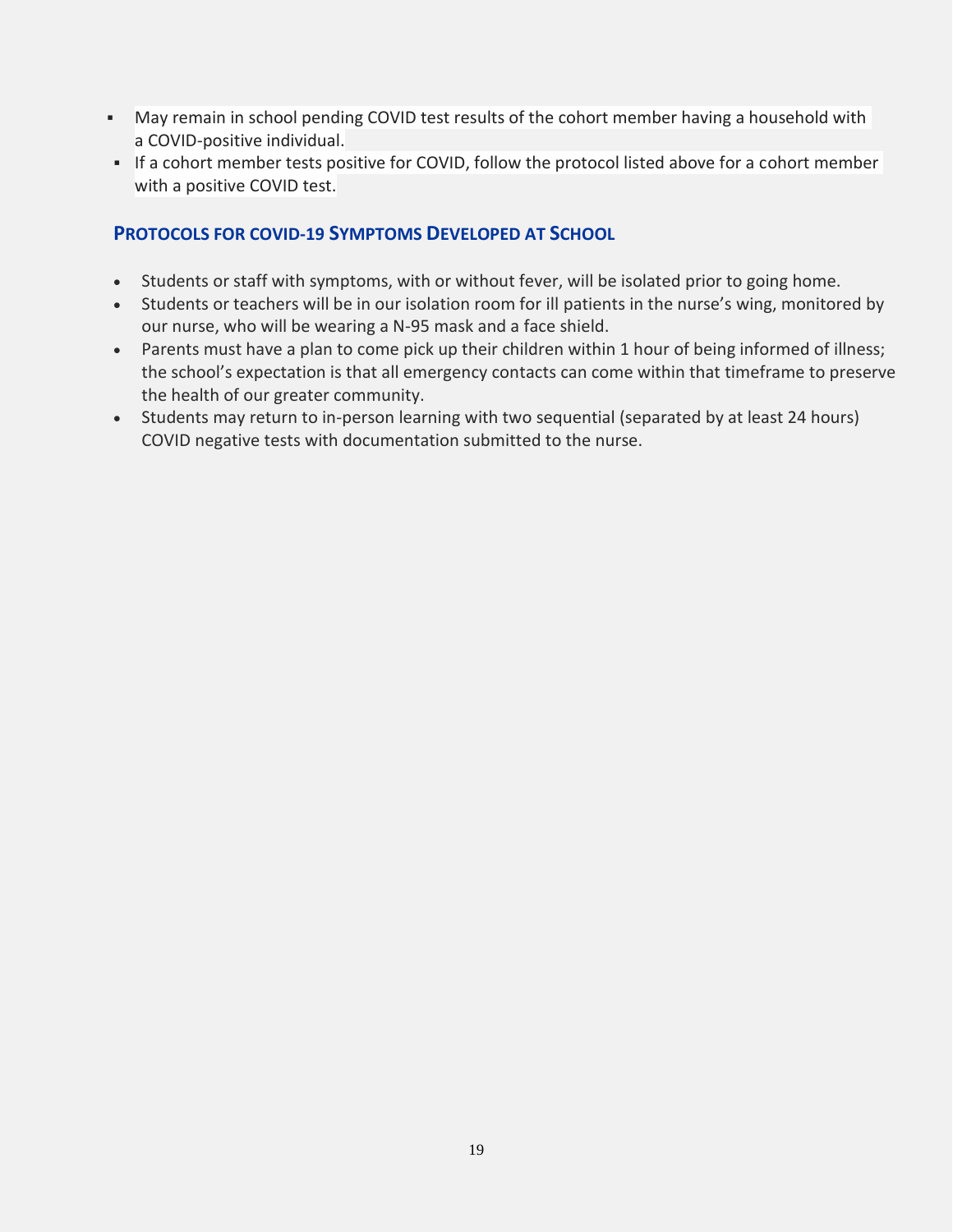#### **ENRICHMENT**

We offer an enrichment program that begins in the fall. These opportunities enable students to broaden their horizons by selecting from a diverse list of activities that are additional to the classroom-based instructional program.

### **ATHLETICS AND EXTRACURRICULAR ACTIVITIES**

RKYHS athletes are encouraged to develop a sense of positive sportsmanship,integrity, values, ethics and *derech eretz* and to display these qualities both on and off the field. Development of leadership, personal responsibility, fitness, self-esteem, sensitivity and compassion towards others are also desired outcomes of the athletic program. **The Athletics program will be modified to maintain the safety of our community.** 

At the high school level, teams are competitive and varsity teams are selective. Skill level and commitment are major factors in earning a position on a varsity squad. Membership on a varsity team one season does not guarantee a position the next season. One must earn his/her position on a team each year. Allstudentsin grades 9-12 who meet academic and social requirements are eligible to try out for a varsity team. For more information about expectations of athletes and their parents, please see the RKYHS Athletics Handbook.

#### <span id="page-19-0"></span>**STUDENT EXPECTATIONS**

Students are expected to act respectfully to all. Every student should feel comfortable and accepted by his/her classmates. RKYHS is a welcoming atmosphere where students can develop religiously and personally while exploring their talents and abilities. The administration at RKYHS reserves the right to address any behavioral situation in any manner it deems reasonable and appropriate to the school's mission.

#### **REMOTE LEARNING PROTOCOLS**

**Zoom's ubiquity requires that we maintain proper etiquette. When you Zoom, you are in a public forum, even though you are in a private place. As such, your decisions about dress and comportment should be consistent with public, not private, behavior.**

**Rules and Expectations of Remote Learning:**

- **Students must comport themselves with proper decorum and respect.**
- **Students must leave their videos on, unless the teacher permits non-video participation.**
- **Students must enter classrooms with their real names as their Zoom names.**
- **Students must mute themselves upon entry.**
- **Students should sit at a table, the floor or a desk for class.**
- **Students should have their books, notebooks and pens or pencils readily available.**
- **Students should not change their backgrounds, unless for privacy reasons. Backgrounds should not distract the class.**
- **Students may not control or write on the screen during instruction, unless instructed by the teacher.**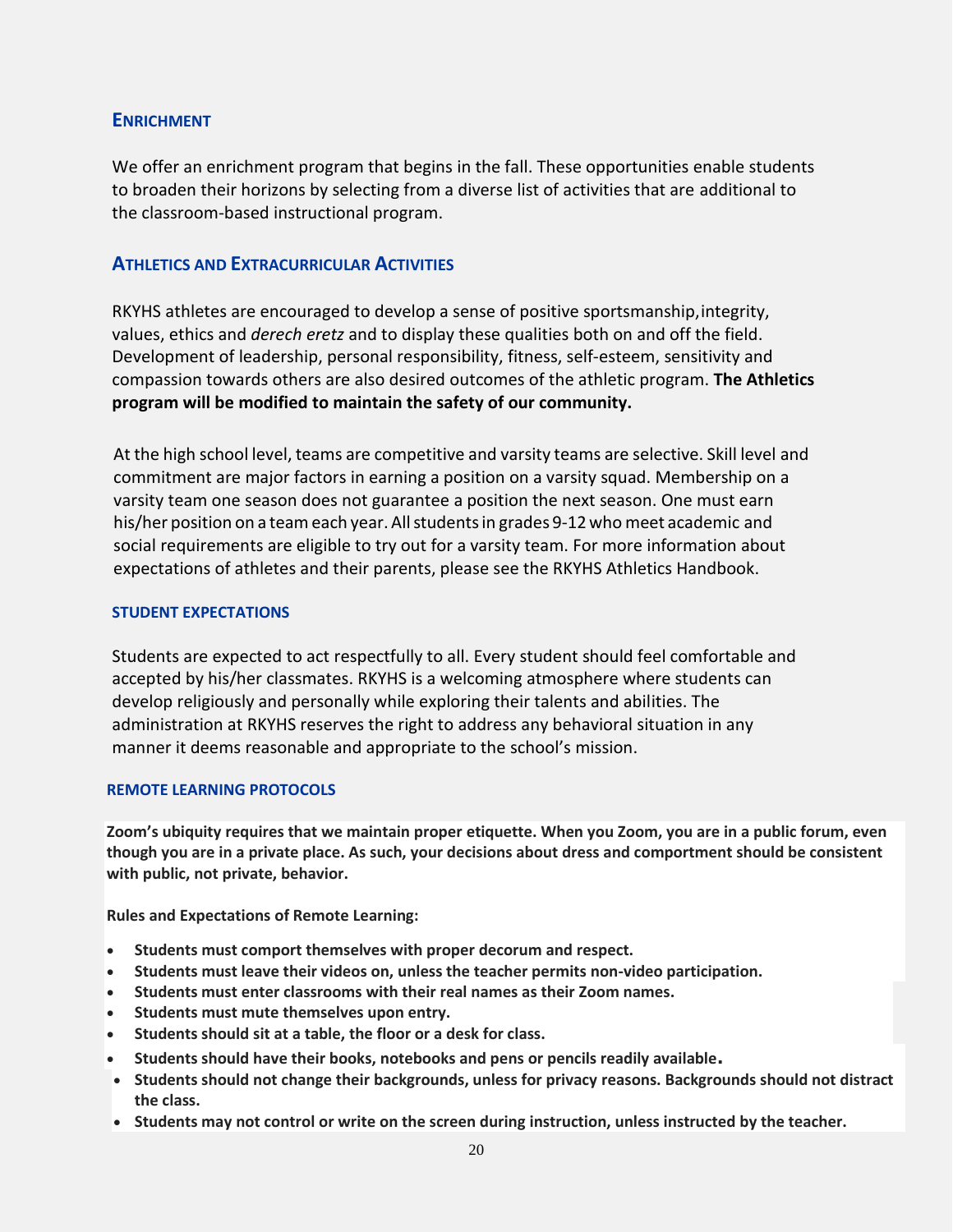- **Students must put away all other devices during class.**
- **Students must use their Zoom invites only for themselves.**
- **Students in a breakout room with other students are expected to maintain these guidelines while unsupervised.**
- **Students should inform his/her teacher if he/she needs to step away from the Zoom class.**
- **Students need to be on time for their Zoom lessons.**

#### **CELL PHONES AND ELECTRONIC DEVICES**

Personal cell phones, iPads, laptops and other electronic devices may not be used during class, *Tefilla*, assemblies or special programs, etc. Using electronic devices during class, *Tefilla*, assemblies or special programs is in appropriate. Please refrain from electronic device use during curricular and informal learning opportunities.

#### **DETENTION**

Detention may be given for various disciplinary infractions. A detention will result in the student's reporting to the Detention Room during lunch period, no later than 10 minutes after the period begins. The student may bring lunch with him/her but may not leave the room for the duration of the lunch period. Talking is not permitted. Students may not listen to music, use a computer, cell phone or other electronic device. Non-compliance will increase the periods of detention or other disciplinary actions. A conduct report will be sent home upon each detention with the infraction listed. Receipt of the 5th lunchtime detention will result in **further disciplinary action**.

#### **DRIVING PRIVILEGES**

Students who are licensed drivers are permitted to drive to and from school. Students who drive to school must obtain a parking tag for their car. Allstudents arriving via carpool are expected to arrive on time. Students maypark only in the area designated as student parking. Students may not sit in cars in the parking lot during the school day.

**Students in grades 9 through 12 are never permitted off campus**. Any student who leaves campus will have a 2-day lunch detention and a parent will be contacted.

#### **DELIVERY SERVICES**

Students may not order food or beverages for delivery to the school building during school hours without the explicit permission of the Administration.

#### **EXIT CARD**

At the end of each academic year, all textbooks and school materials that were assigned at the beginning of the year will be returned. Students will be given a checkout card that will need to be signed indicating that the following steps have been completed: books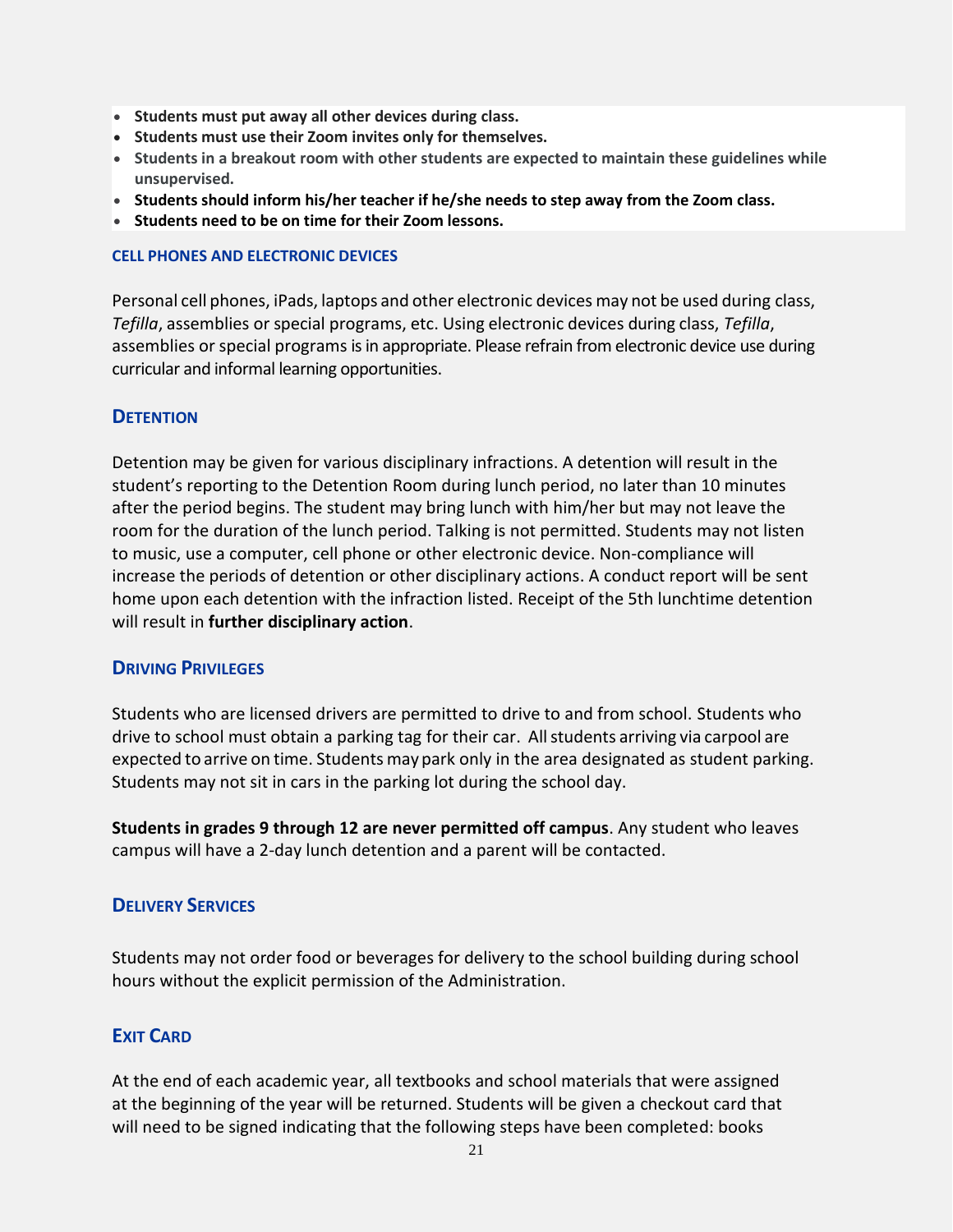returned, athletic accounts resolved, lockers cleaned out, guidance contacted, and summer assignments collected.

It is the policy of RKYHS to withhold report cards and transcripts for outstanding fees to the school including items such as activity fees (Shabbaton, tiyul, etc.), tuition, unreturned or damaged books, outstanding library accounts, athletic uniforms, equipment, etc. as well as failing to complete an exit card.

# **LOCKERS**

**Lockers will not be available during school hours during the 2020-2021 school year.** 

# **SAFETY STANDARDS**

Students and parents should be aware of the following critical guidelines that ensure compliance with state and local laws or help ensure a safe learning community.

- · Alcohol, tobacco and all drugs (including "vape pens") are not allowed on school property
- $\cdot$  The school reserves the right to test students for the use of drugs randomly or with cause
- · *Lashon hara,* physical, verbal, electronic, online or other harassment is unacceptable
- · Students may not bring a weapon of any kind to school
- · Vandalizing school property is illegal and is considered an act against the entire community
- · The rules of the Student Handbook govern student behavior on all associated school trips and events

# **SECURITY**

RKYHS is committed to providing for the security of all students. Security guards are on duty to monitor visitors and patrol school halls and grounds. Students are asked to participate in maintaining school security by reporting unfamiliar people in school who lack a visitor's badge, or any suspicious objects. Studentsmay not open school doors to non-students or prop doors open for the sake of convenience. If you see something, say something.

# **VISITORS**

Visitors are not permitted in the building without prior approval.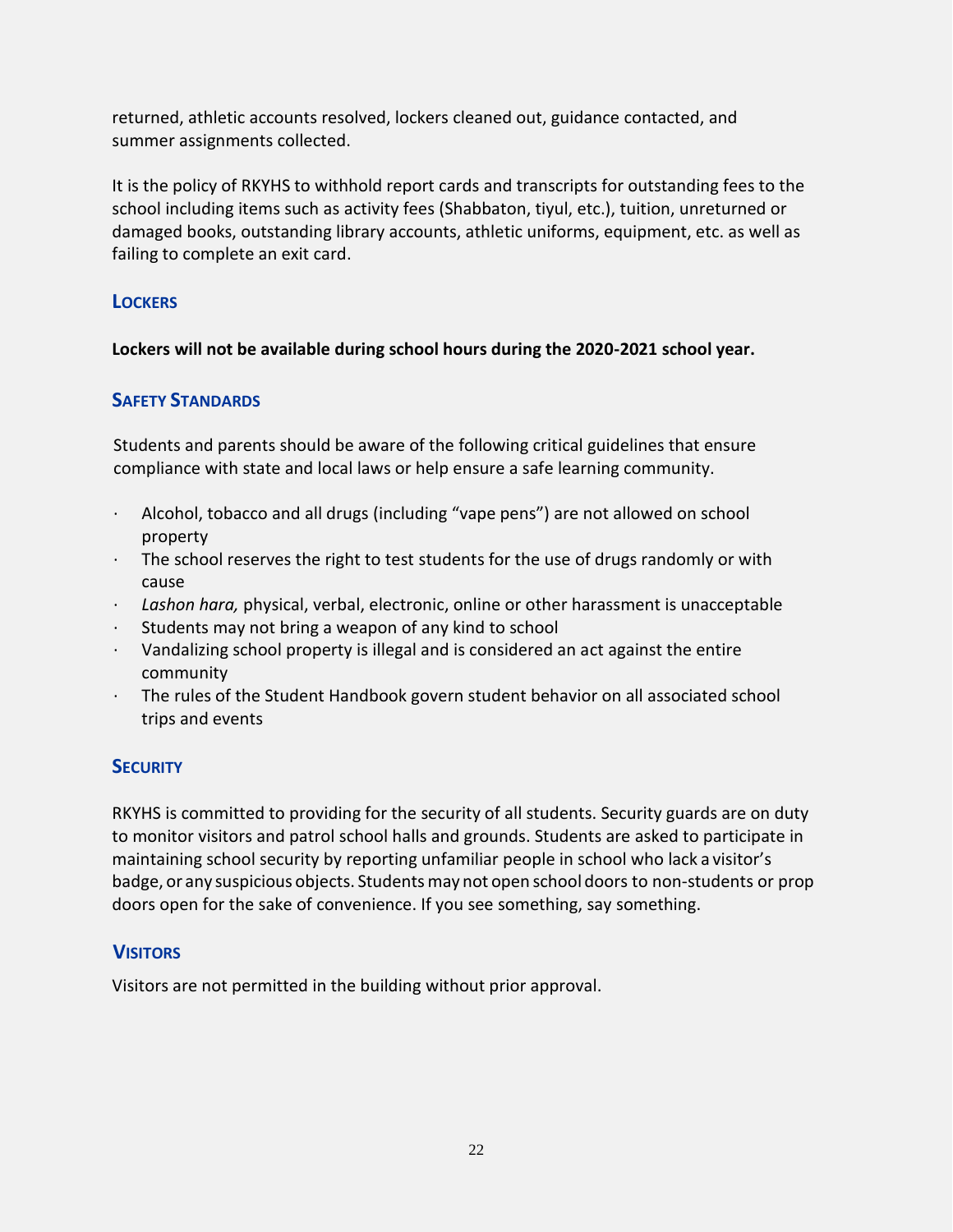#### **SUBSTANCE ABUSE POLICY**

At RKYHS every effort is made to ensure students are learning and a healthy and safe environment. If issues of substance abuse emerge a student's continued enrollment at RKYHS will be contingent on the family participating in all aspects of any prescribed treatment plan. The school may request that a student is tested for substance abuse. Refusing any requested drug testing may be regarded as noncompliance with the treatment. Any student who continues to test positive for drug or alcohol use may be subject to expulsion.

RKYHS is proud to have partnered with our sister Yeshivot over the course of the last year to craft a substance abuse policy that is informed by research and best practices. Should issues of substance abuse arise, parents and students will be required adhere to our policies and treatment recommendations at their own expense. Please see the policy statement below which has been created and agreed upon by a coalition of Yeshivot in the United States.

#### **NATIONAL YESHIVA HIGH SCHOOL SUBSTANCE ABUSE POLICY**

A yeshiva high school is a community dedicated to fostering students' educational, spiritual, and personal development. We partner with students and parents to nurture this growth in every student. As part of this commitment, we also promote the safety and health of our greater yeshiva community: the families and neighborhoods we serve. To further this noble goal, we have collaborated as yeshiva high school leaders and consulted with mental health professionals to develop guidelines for addressing substance use among our students. Substance use includes, but is not limited to, the use of marijuana or other illegal drugs and substances, nonprescription medications, alcohol, cigarettes, electronic cigarettes, vapes, juuls, and other similar devices and substances.

#### **Education and Prevention**

We strive to educate our students and their parents about the dangers and realities of substance use. This education includes annual programming for our students and their parents. Recognizing the valuable partnership between school and parents, we recommend that each school run an annual parent event attended by at least one parent from each of the school's families.

In addition to programming, schools may mandate drug testing. The goal of this testing is to encourage students to make healthy choices for substance-free living.

#### **Drug Usage or Possession**

1. Students who engage in substance use are strongly encouraged to consult with the school's guidance faculty or administration to discuss the problem. Students can be confident that such problems will be addressed professionally, confidentially, and with compassion. In order to best help the students who are facing substance use issues, parents will be involved as early as possible in the discussion. Students can be assured that they are welcomed and encouraged to seek help from the school guidance faculty or administration,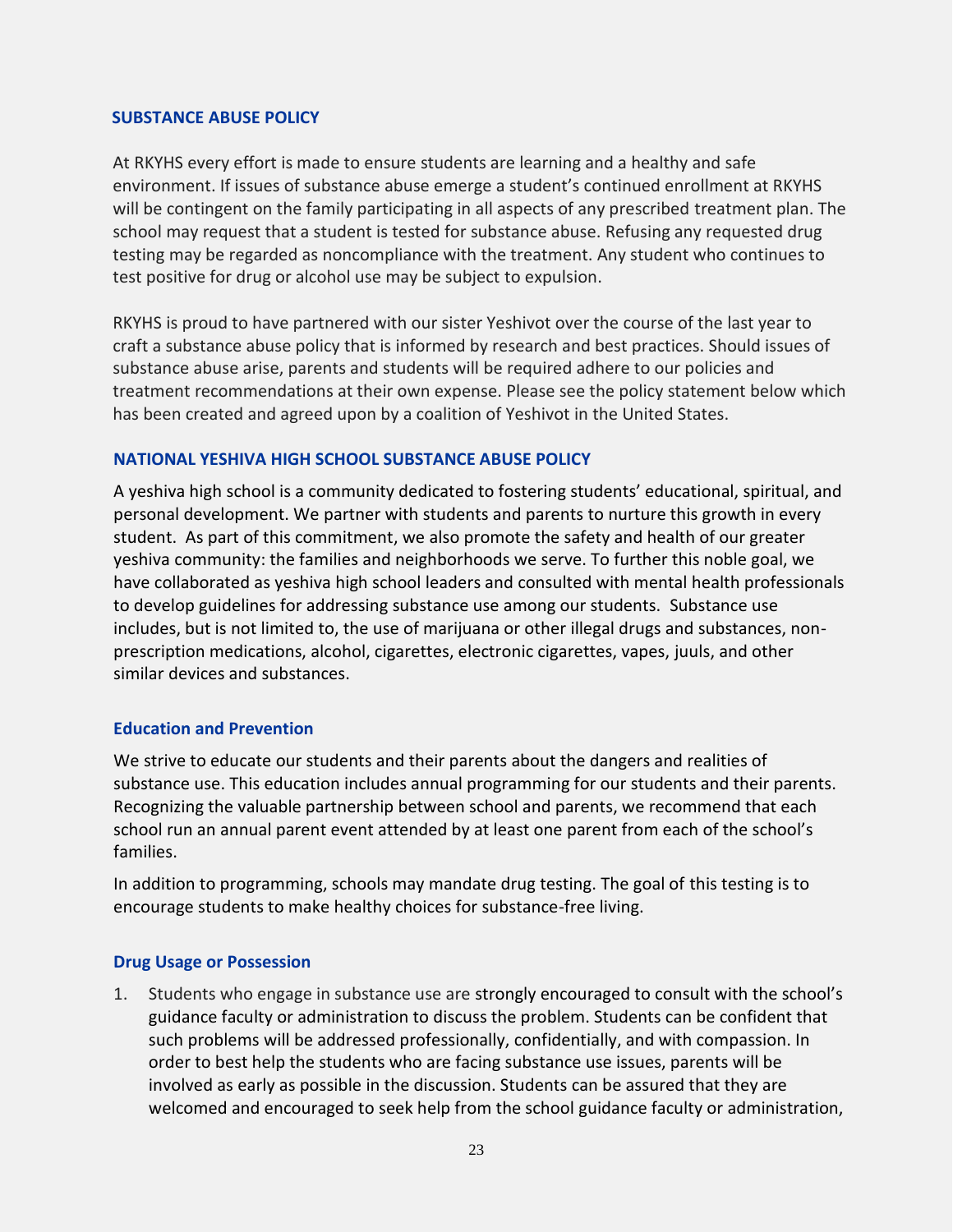and that the involved faculty members will support them with sensitivity and will only notify appropriate adults (including, always, parents) without disclosing their conversations to anyone else.

2. Upon learning of a student's substance use, the appropriate school faculty will develop a program of treatment, based on conversations with the student, his or her parents, and a professional therapist. The goal of this plan will be to help the student address his or her substance use challenge in a healthy, therapeutic manner while, b'ezrat Hashem, remaining in school.

Our school community has entrusted us to provide a safe, wholesome environment for our students, particularly when the students are on school grounds and at school activities. Therefore, any student found to be in possession of or using drugs or any other substance in school, on school property, or while participating in a school event, may be asked to leave the school.

While the school in which the student is enrolled may ask the student to leave, other schools will make a good-faith effort to accept the student, subject to other considerations and factors, at the school's discretion.

- 3. Dealing: As an extension of our commitment to provide a safe and wholesome environment for our students, a student who is found to be distributing and/or providing drugs or other substances, whether in or out of school, may be asked to leave the school.
- 4. Hosting or attending an open house/party: Students may not host other students at their homes for parties that include any form of substance use. Students who host such an "Open House" may be suspended from school and may face further disciplinary action including expulsion.

Parents should not leave teenagers home alone for the weekend. Parents should be careful when hosting parties in their homes to ensure that no substances are present. Through social media, when large numbers of teenagers are invited to an event, often many, many more attend, causing the crowd to become too large to supervise and enabling dangerous activity. Parents who host parties where there is underaged substance use are violating the law and may face sanctions from the school.

It is our fervent and sincere hope that this policy will encourage our students to feel safe turning to school faculty for help in addressing substance abuse issues, with the knowledge that they will be supported and respected. *B'ezrat Hashem*, we are committed to helping our students pursue healthy life choices that enable them to grow and flourish.